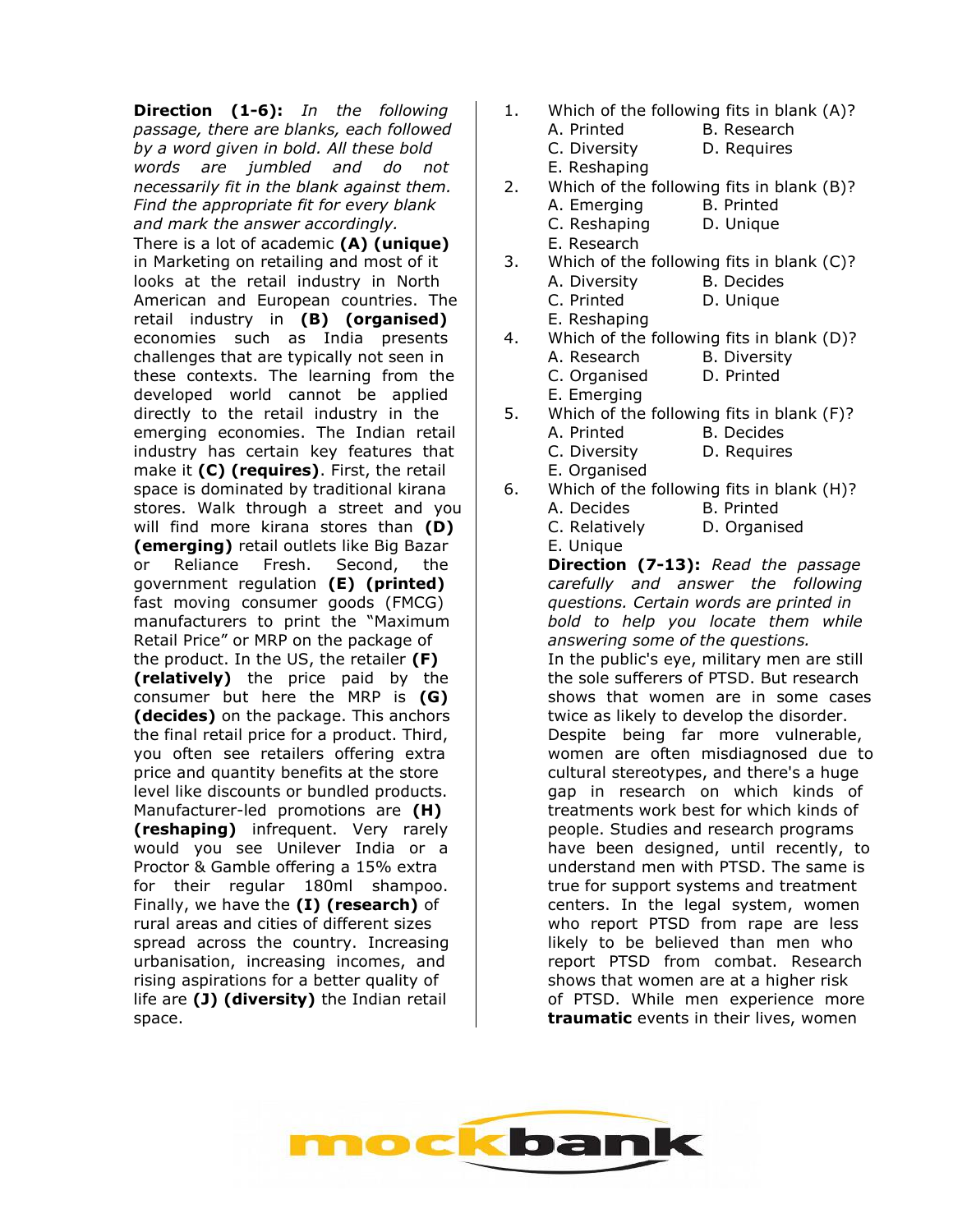are, depending on which study you look at, as much as twice as likely to develop PTSD, but no one really knows why. Pervasive male prejudice against women is another factor that can diminish unit cohesion for female soldiers. Because women are less likely than men to experience unit cohesion while serving in the military, women are less likely to develop the social support structures that will help prevent them from developing PTSD. For women, this hesitation to self-identify as a sufferer of PTSD could be even greater; historically, female soldiers have struggled to be counted as equals to men on the battlefield. Women, stereotypically considered to possess less emotional fortitude than men, may be unwilling to admit that they are suffering from PTSD lest they appear to conform to this stereotype.

That domestic bit has another face too: Where men who've experienced trauma might be able to take time off to recover, women are expected to maintain their domestic, caregiving roles, which make it harder for women to address symptoms of post-traumatic stress for fear of "failing" at their roles as mother, daughter and wife. "Gendered social roles can compound the negative impact," said Dawne Vogt, a research psychologist at the Women's Health Sciences Division of the National Center for PTSD. "So they might have additional stress when they're dealing with something. "Technically, PTSD is largely the same for men and women, characterized by things like fear based anxiety, sleep disturbance, flashbacks, feelings of detachment and more. And both men and women often experience multiple conditions alongside PTSD. But they seem to develop different sets of additional problems. Women tend to develop depression alongside their PTSD, while men tend to tack on substance abuse. What that means is

that men with PTSD tend to show a different profile than women do. Men tend to lash out, showing anger, hostility, explosiveness and unpredictability. Women, often because of their depression, tend to do the opposite, becoming withdrawn and turning to self harm. What is clear is that women who return from combat, with PTSD or not, often have a harder time returning to their lives. According to a report by the Departments of Veterans Affairs, Defense, Labor and Housing and Urban Development, "America's nearly 300,000 women veterans are put at risk by a system designed for and dominated by male veterans." This includes lack of access to peer support, group therapy and specialized mental health care for things like PTSD. Recent changes made by the United States Department of Veterans Affairs have improved treatment options for female veterans living with PTSD, but there is still more that needs to be done. Women veterans are also more likely to be unemployed than male veterans, and at least twice as likely to be homeless. On top of that, women veterans are more likely to be single parents and come back to dependents. But Vogt says that nobody knows how this might impact their PTSD, or which treatments might work best. And it's not necessarily clear that what works for veterans will work for civilians either. Right now, for example, most of the research on virtual reality uses for treating PTSD focuses on military men.Another challenge is that until very recently, treatment for PTSD has been more difficult for women than men to obtain. Before rule changes were enacted in 2010, only veterans who encountered direct combat experience qualified to receive disability payments for PTSD. Because very few women are placed on the front lines, very few were

eligible to receive free treatment for PTSD. However, recent regulation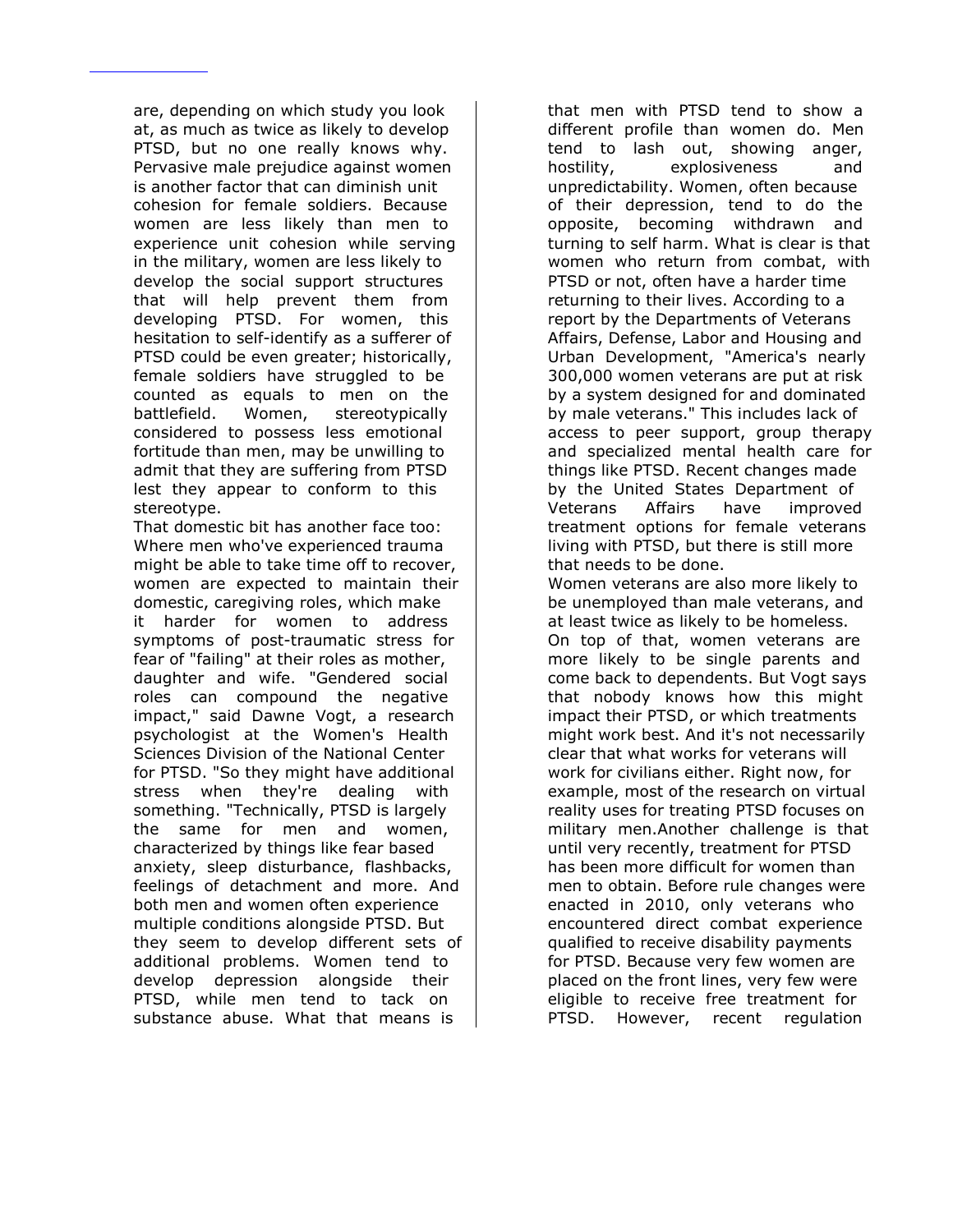changes have ended these **stipulations**, allowing women who serve in any capacity to be eligible for benefits. Even if female veterans are eligible for these benefits, the quality of the care a wartime PTSD sufferer receives can vary widely. The United States Department of Veterans Affair(VA) pays disability benefits to service men and women who have been diagnosed with PTSD and also provides these individuals with free health care. But while mental health counseling that comes directly from VA doctors is completely free to veterans, there are often long waiting lists for those who need to be evaluated or treated. Therapy provided by non-VA professionals may not be covered by health insurance. Access to mental health professionals who have been specially trained to treat wartime PTSD is often difficult for those not living near major urban centers.

On both the research level and the policy level, more must be done to help the women who have sacrificed so much for their country Figuring out which treatment works best for PTSD is still an ongoing process for everybody, men and women alike. But if researchers want to help treat people equally, they'll need to include more women.

- 7. What is the style of the passage? A. Argumentative B. Descriptive C. Narrative D. Expository
	- E. Persuasive
- 8. Choose the word which is NOT the synonym for the word 'Traumatic' used in the passage.
	- A. Daunting B. Atrocious
	- C. Formidable D. Inchoate
	- E. Petrifying
- 9. Based on information in the passage, it can be inferred that negative stereotypes about women in the military contribute to their increased likelihood to develop PTSD in which of the following ways?

I. Some male members of the armed forces subscribe to negative stereotypes about women; this prejudice may prevent women from forming close bonds with their units. II. Women may be less likely than men to admit to suffering from PTSD because they do not want to conform to stereotypes that portray women as

weak. III. Women are aware of the negative stereotypes that pervade the military. This awareness may lead to a reduction in self-esteem.

A. Only I B. Only II C. Both I and II D. Both II and III E. None of these

10. According to the passage, what are the reasons that treatment for PTSD has been more difficult for women than men to obtain?

I. Most of the research on virtual reality uses for treating PTSD focuses on military men.

II. Because very few women are placed on the front lines, very few were eligible to receive free treatment for PTSD as per the previous rules which include that only veterans who encountered direct combat experience qualified to receive disability payments for PTSD.

III. Women do not follow the regularities properly that are needed in treatment of PTSD and tend to recover slower than man.

A. Only I B. Only II C. Only III D. Both I and II E. All I , II and III

11. Which of the following is the primary purpose of the passage?

A. To explain why military veterans are more likely than civilians to develop PTSD

B. To persuade government officials to increase funding for PTSD treatment centers in non-urban areas for female veterans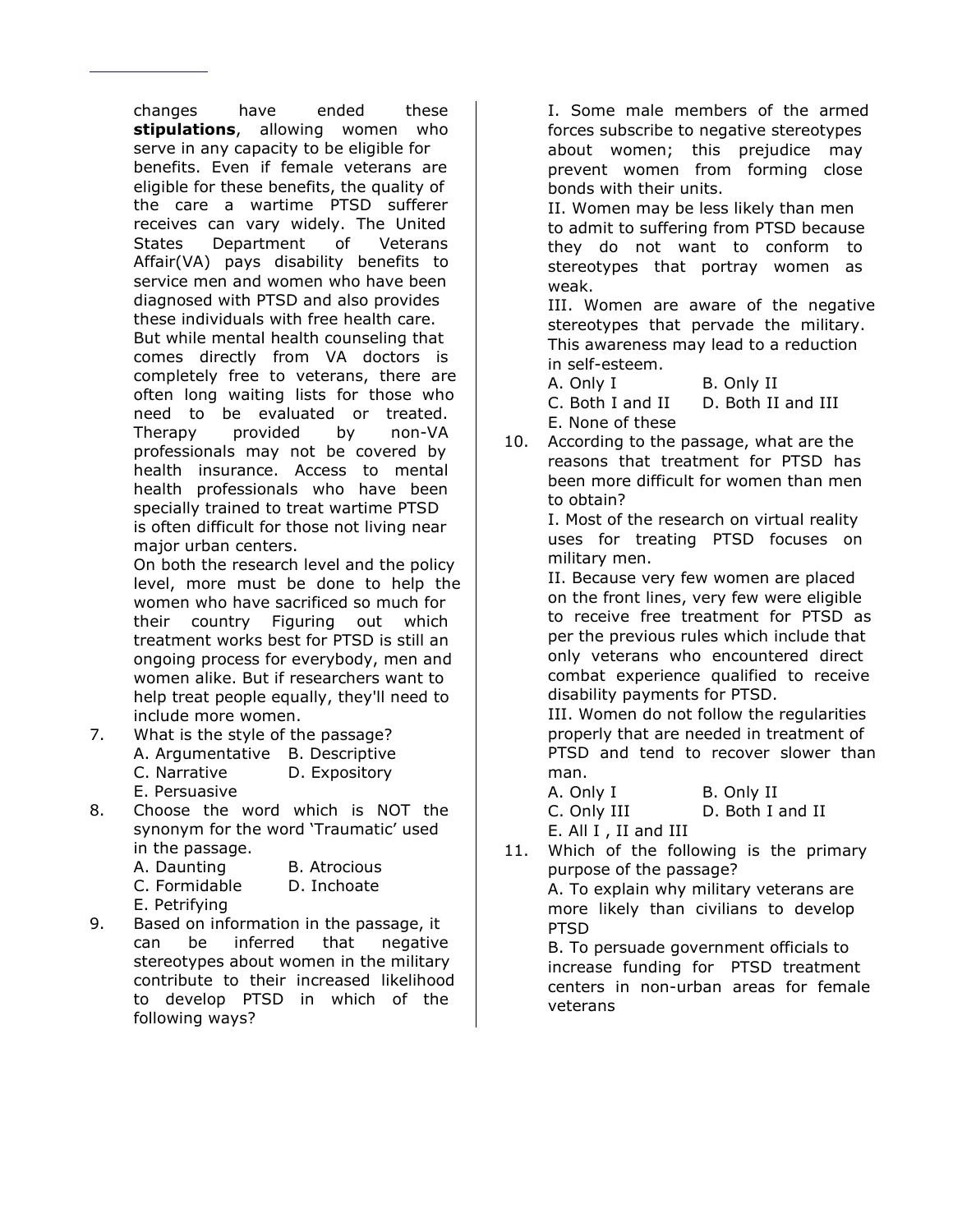C. To denounce the United States military for the way they have handled female veterans' mental health problems

D. To inform readers about the likely warning signs of PTSD among military veterans

E. To educate readers about the problem of insufficient treatment available for female veterans with PTSD

12. According to the passage, what makes PTSD harder for a female veteran as compared to a male veteran? I. Women also suffers from depression alongside their PTSD, because of their depression, they self-harm themselves. II. Women are not able to take time off to recover from PTSD because females give more importance and time in maintaining their domestic roles as compared to treatment of their PTSD. III. Most female veterans refuse to seek treatment

| A. Only I            | B. Only II       |
|----------------------|------------------|
| C. Only III          | D. Both I and II |
| E. All I, II and III |                  |

13. Based on information in the passage, which of the following statements best reflects the author's opinion about the mental health care provided for female veterans?

A. Although the VA has not done nearly enough, state and independent agencies have made up for government deficiencies.

B. The government has done almost nothing to help; the way we treat our female veterans is a national disgrace.

C. Because service women are more likely than service men to develop PTSD, mental health care has been better for female veterans.

D. The VA and other government agencies have attempted to provide mental health care for female veterans, but most of them refuse to seek treatment.

E. The amount of care provided has improved over the past few years, but it is still insufficient

14. **Direction:** *In the following question, two columns are given containing a connector and three phrases each. In the first column, the phrases are A, B and C and in the second column, the phrases are D, E and F. You have to make meaningful sentences using the connectors in the starting and from the phrases of both the columns. There are five options, four of which display the sequence(s) in which the phrases with the connectors can be joined to form a grammatically and contextually correct sentence. If none of the options given forms a correct sentence after combination, select 'none of these' as* 

| Column (1)                                                                                                 | Column (2)                                                                        |
|------------------------------------------------------------------------------------------------------------|-----------------------------------------------------------------------------------|
| Not only                                                                                                   | <b>But also</b>                                                                   |
| A. This investigation is one that is                                                                       | D. The members were compelled to                                                  |
| continuing and worldwide.                                                                                  | acknowledge him under the<br>influence of autocracy.                              |
| B. She was left behind home.                                                                               | E. Her father was the CEO of one of<br>the topmost companies.                     |
| C. Anna Moorey was the chairman<br>of the committee formed to resolve<br>the issues of the Braylo society. | F. The investigation is one that we<br>expect to continue for quite some<br>time. |
| A.A-F                                                                                                      | B. A-F & C-D                                                                      |
| C. A-F, C-D & B-E                                                                                          | D. B-F                                                                            |
| $F.$ A-F & R-F                                                                                             |                                                                                   |

15. **Direction:** *In the following question, two columns are given containing a connector and three phrases each. In the first column, the phrases are A, B and C and in the second column, the phrases are D, E and F. You have to make meaningful sentences using the connectors in the starting and from the phrases of both the columns. There are five options, four of which display the sequence(s) in which the phrases with the connectors can be joined to form a grammatically and contextually correct sentence. If none of the options given forms a correct sentence after combination, select 'none of these' as your answer.*

| yuu answer.                     |                                     |
|---------------------------------|-------------------------------------|
| Column (1)                      | Column (2)                          |
| Hardly                          | When                                |
| A. They had spoken these words. | D. The door opened and Arion        |
|                                 | himself stood before them.          |
| B. I had closed my eyes.        | E. I began to imagine the most      |
|                                 | fantastic shapes.                   |
| C. My aunt was stubborn.        | F. She was elected as the President |
|                                 | of her company.                     |
| A. C-F                          | <b>B. C-F &amp; A-E</b>             |
| C. A-D                          | D. A-D & B-E                        |
|                                 |                                     |

E. None of these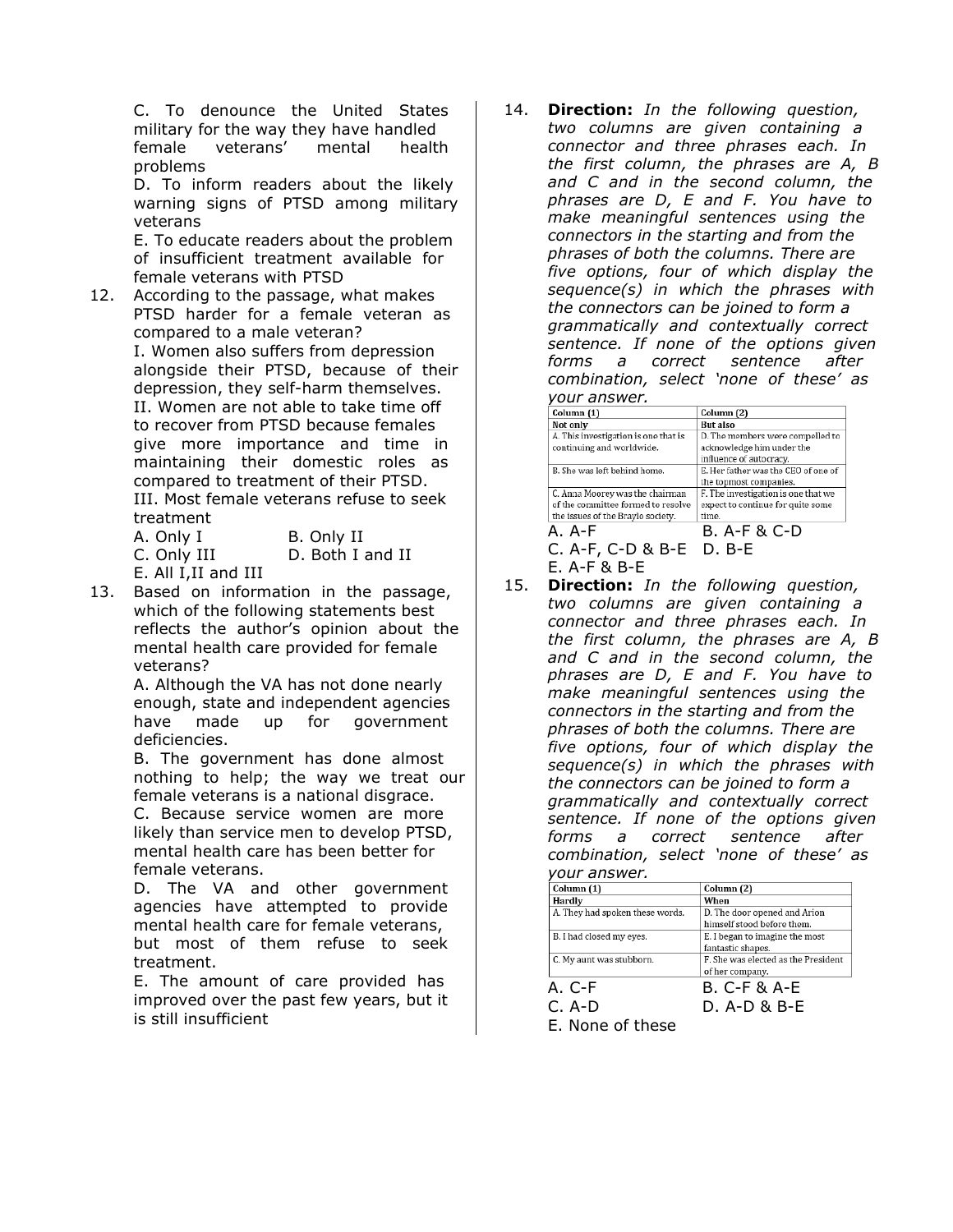16. **Direction:** *In the following question, two columns are given containing a connector and three phrases each. In the first column, the phrases are A, B and C and in the second column, the phrases are D, E and F. You have to make meaningful sentences using the connectors in the starting and from the phrases of both the columns. There are five options, four of which display the sequence(s) in which the phrases with the connectors can be joined to form a grammatically and contextually correct sentence. If none of the options given forms a correct sentence after combination, select 'none of these' as your answer.*

| <i>your answer.</i>                  |                                   |  |
|--------------------------------------|-----------------------------------|--|
| Column (1)                           | Column (2)                        |  |
| No sooner                            | Than                              |  |
| A. A lion's share has been allocated | D. She started to have terrible   |  |
| to development works.                | doubts.                           |  |
| E. She had agreed to marry him.      | E. It usually done by solid waste |  |
|                                      | management and welfare            |  |
|                                      | programmes.                       |  |
| F. He also demanded a                | F. It was implemented for the     |  |
| comprehensive inquiry.               | particular project.               |  |
| A.A-F                                | B. A-E & B-F                      |  |
| C. B-D                               | D. A-E, B-D & B-F                 |  |

E. A-D

**Direction (17-21):** *The given sentences, when properly sequenced, form a coherent paragraph. Each sentence is labelled with a letter. Choose the most logical order of the sentences from among the five given choices to construct a coherent paragraph keeping (6) as the last statement.*

A) Arif Jamal, a New York Times correspondent, reported, "This time, India's victory was nearly total: India accepted cease-fire only after it had occupied 740 square miles, though Pakistan had made marginal gains of 210 square miles of territory." B) On September 22, it ended after the intervention of the UN and a ceasefire was \_\_\_\_\_\_\_\_\_\_\_\_ declared the next day. C) In the August of 1965, Pakistani forces infiltrated India-occupied Kashmir in what they called Operation Gibraltar.

D) While our textbooks taught us that we did, people from across the border believe that they were victorious.

E) Their troops carried extraammunition and entered posing as locals of the area and their attack on Indian soil led to war without a formal declaration, disrupting peace in the valley.

6) Even though neutral assessments suggest our superiority in the war but technically it remains militarily inconclusive.

- 17. Which of the following would be the **SECOND** sentence after rearrangement?
	- A. A B. E C. B D. D
		-
	- E. F
- 18. Which of the following can precede the **FIFTH** sentence of the passage? A. Under the orders of then Prime Minister Lal Bahadur Shastri, Indian forces had marched on to Lahore and were in striking distance of the cantonment while denying the enemy's attempt to capture Indian territory. B. But if you think about it, Pakistan's aim was to conquer a large part of our territory but they did not.

C. It is important to note that a ceasefire had been ordered at the Rann of Kutch after ceasefire violations from April through June of the same year (1965). D. Pakistani forces had managed to capture an area called *Khemkaran*, but they were pushed back by Indian troops, who managed to reach the outskirts of Lahore.

E. Historian John Keay wrote this in his book *'India: A History':* "Pakistan made gains in the Rajasthan desert but its main push against India's Jammu-Srinagar road link was repulsed and Indian tanks advanced to within a sight of Lahore."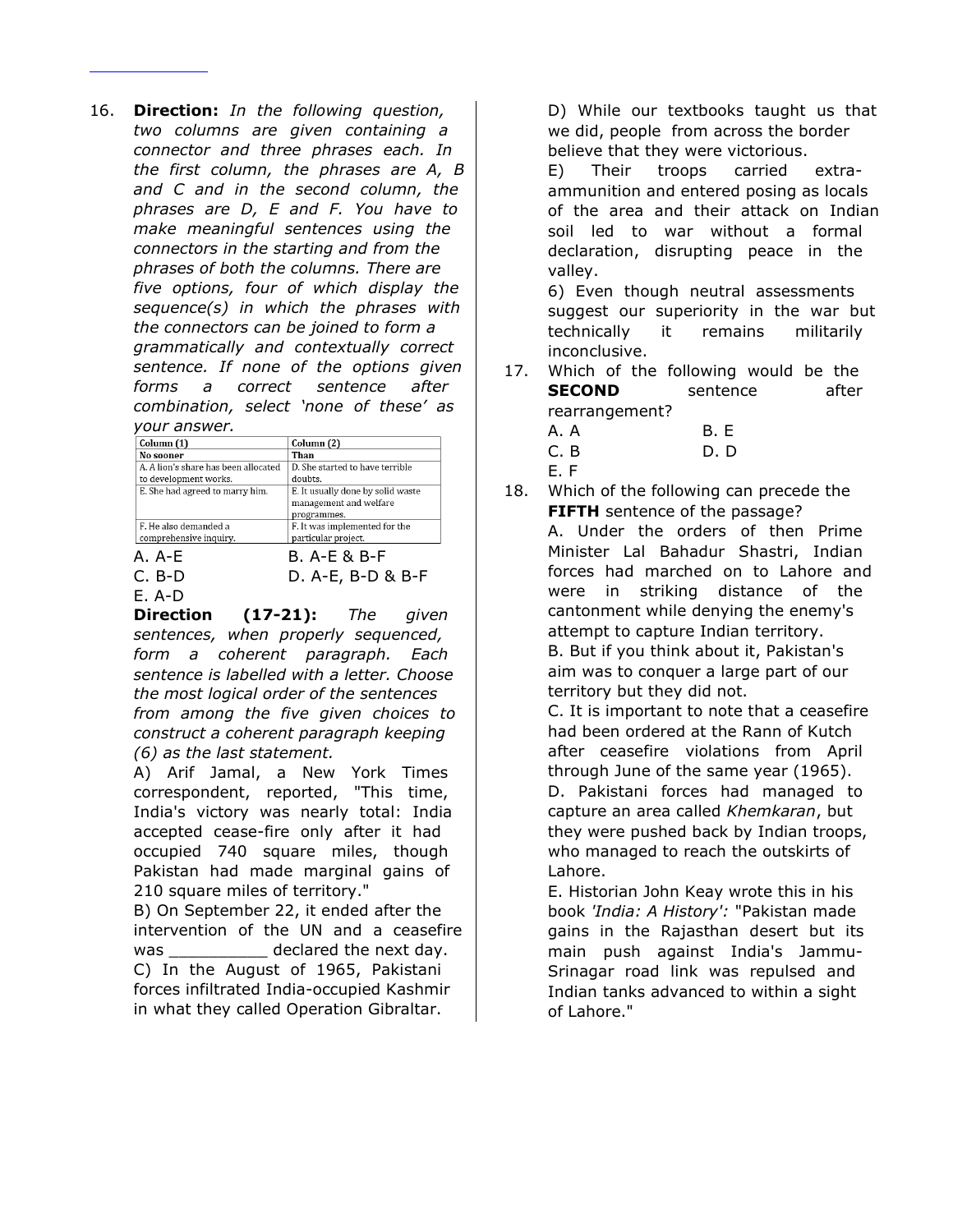- 19. Which of the following pairs form two consecutive statements after rearrangement? A. A-E B. A-D C. E-B D. B-C
	- E. None of these
- 20. Which of the following word would fill the blank given in statement B? A. Formally B. Eventually C. Abruptly D. Suddenly E. Slowly
- 21. Which of the following word would fill the blank given in statement B?

| A. Formally | <b>B.</b> Eventually |
|-------------|----------------------|
| C. Abruptly | D. Suddenly          |

- E. Slowly
- 22. **Direction:** *A sentence with two blanks is given, each blank indicating that something has been omitted. Choose the words that best fit the meaning of the sentence as a whole.*

The move to allow dumping of mercury

an outcry from residents of the area who \_\_\_\_\_\_ that high levels of mercury will affect their health and destroy ecologically sensitive forest area.

- A. Resulted, Insisted
- B. Provoked, Fear
- C. Incited, Determined
- D. Activated, Supported
- E. Angered, Believed
- 23. **Direction:** *A sentence with two blanks is given, each blank indicating that something has been omitted. Choose the words that best fit the meaning of the sentence as a whole.*

The court had directed the directorate of education to **that all schools** that had been allotted land on the condition that they would \_\_\_\_\_\_\_\_ 25 percent of EWS students fill the allotted seats.

- A. Certify, Admitted
- B. Confirmed, Receive
- C. Ensure, Admit
- D. Ensured, Granted
- E. None of these

24. **Direction:** *A sentence with two blanks is given, each blank indicating that something has been omitted. Choose the words that best fit the meaning of the sentence as a whole.* When building plans of these malls and hospitals are sanctioned, the parking area is not taken into account. While

they show parking \_\_\_\_\_\_\_ as common areas, they get \_\_\_\_\_\_\_\_\_ space for parking and claim that the facility would be provided free of cost.

- A. Spaces, Additional
- B. Area, Necessary
- C. Portion, More
- D. Segment, Extra
- E. None of these
- 25. **Direction:** *A sentence with two blanks is given, each blank indicating that something has been omitted. Choose the words that best fit the meaning of the sentence as a whole.*

If a junior executive neglects his professional development and \_\_\_\_\_\_\_\_\_\_ education, he can easily and quickly become obsolete in a world changing at \_\_\_\_\_\_\_\_\_ rates.

- A. higher, vulnerable
- B. management, supreme
- C. better, supreme
- D. administrative, leading
- E. continuing, dizzying
- 26. **Direction:** *In the given question, a sentence is divided into four parts. There are errors in three parts. Choose the part which doesn't have an error. If all the four parts are correct, mark E, i.e. 'All are correct' as the answer.* The roof besides them had a (A) great hole smashed through it, (B)/ and pieces of glass was lying (C)/ scattered on every direction. (D)

| A. A |  | <b>B.</b> B |   |
|------|--|-------------|---|
| ∽    |  | -           | ∽ |

C. C D. D E. All are correct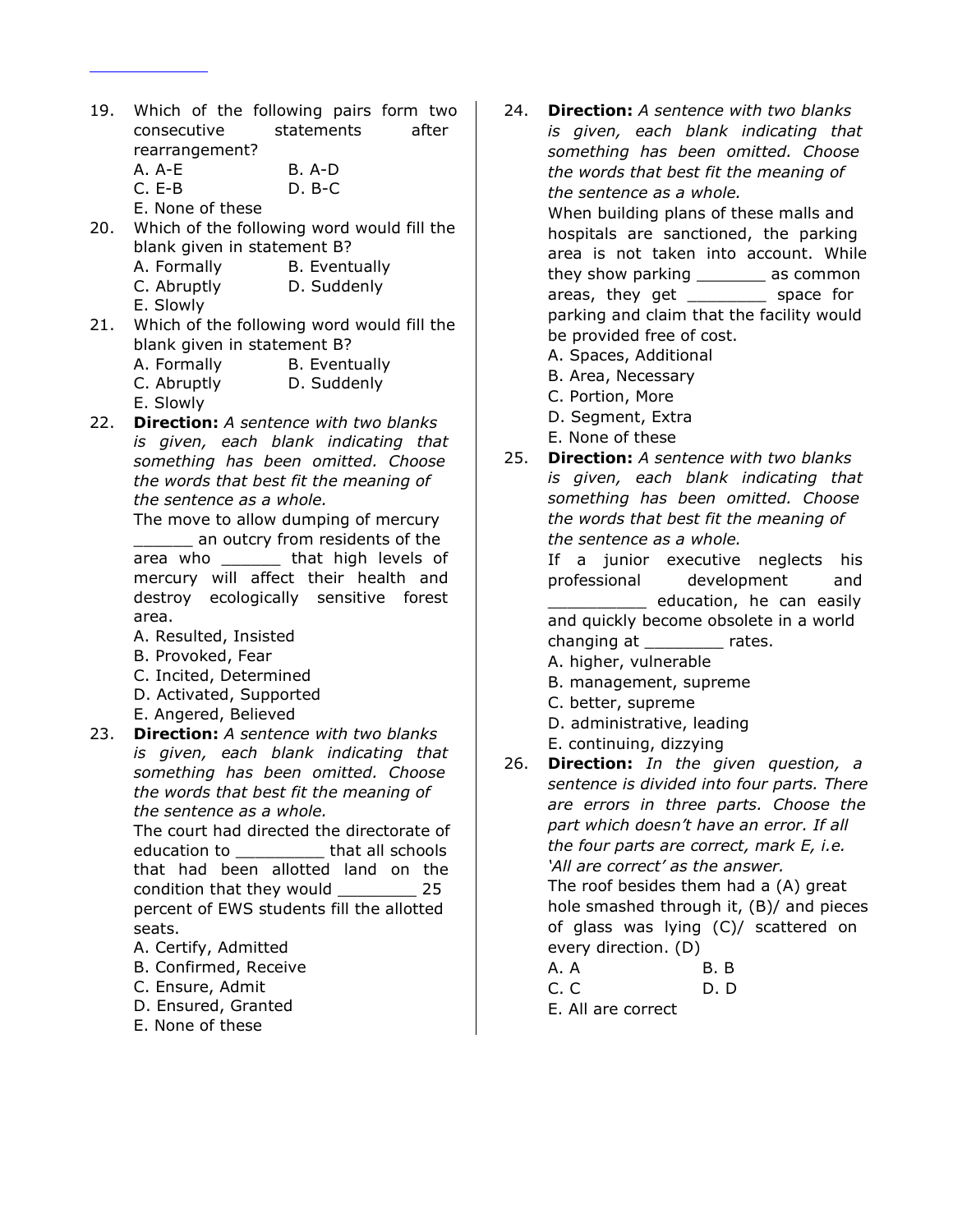27. **Direction:** *In the given question, a sentence is divided into four parts. There are errors in three parts. Choose the part which doesn't have an error. If all the four parts are correct, mark E, i.e. 'All are correct' as the answer.* The Supreme Court has done (A)/ three weeks to the state government to (B)/ be respondent to its directive and (C)/ file an affidavit citing all the detail. (D) A. A B. B C. C D. D

E. All are correct

28. **Direction:** *In the given question, a sentence is divided into four parts. There are errors in three parts. Choose the part which doesn't have an error. If all the four parts are correct, mark E, i.e. 'All are correct' as the answer.* Surely, she must feel bitter on (A)/ that fact, and yet neither her voice or (B)/ her expression gave any indication (C)/ that she felt antipathetic. (D)

| A. A | B.B |
|------|-----|
| C. C | D.D |

- E. All are correct
- 29. **Direction:** *In the given question, a sentence is divided into four parts. There are errors in three parts. Choose the part which doesn't have an error. If all the four parts are correct, mark E, i.e. 'All are correct' as the answer.*

Aside by his solemn expression, (A)/ there were nothing in the way he acted (B)/ with the children that might indicate (C)/ anything was wrong among them. (D)

| (レ)                |      |
|--------------------|------|
| A. A               | B. B |
| C.C                | D. D |
| E. All are correct |      |

30. **Direction:** *In the given question, a sentence is divided into four parts. There are errors in three parts. Choose the part which doesn't have an error. If all the four parts are correct, mark E, i.e. 'All are correct' as the answer.* The number of acres (A)/ destroyed by wildfires (B)/ has increased dramatically (C)/ over the past several years. (D)

- A. A B. B
- C. C D. D

E. All are correct

**Direction (31-35):** *Study the following information carefully and answer the questions that follow.*

Eight boxes A, B, C, D, E, F, G and H are kept one above another. These boxes are of different colours namely, Orange, White, Violet, Green, Black, Grey, Red and Yellow but not respectively in the same order. Three boxes are kept between the one whose colour is Yellow and the one whose colour is Green, one of them is at the bottommost position. Box E is orange and kept immediately below Box B. Two boxes are kept between D and B. Box D is kept at the topmost position. Box G is placed in the middle of Box B and Box C and is of Black colour. Three boxes are placed between G and F. Box B is placed above Box C. The Box which is white in colour is placed immediately above Box H. Three boxes are placed between the one which is grey in colour and the one which is red in colour. Grey colour box is above red colour box. Box H is placed above Box A. Box C is of green colour.

- 31. Which box is kept at the fourth position from the top? A. The box which is yellow in colour
	- B. A
	- C. G

D. The box which is red in colour E. None of these

- 32. Which Box is White in colour?
	- A. E B. F C. D D. B

E. G

33. How many boxes are there between box H and A?

| A. One   | B. Two  |
|----------|---------|
| C. Three | D. Four |
| E. Five  |         |

34. Four of them are alike in a certain way, which one of the following does not belong to the group?

| A. D, F | <b>B. B, E</b> |
|---------|----------------|
| C. G, A | D. H, C        |
| E. F. H |                |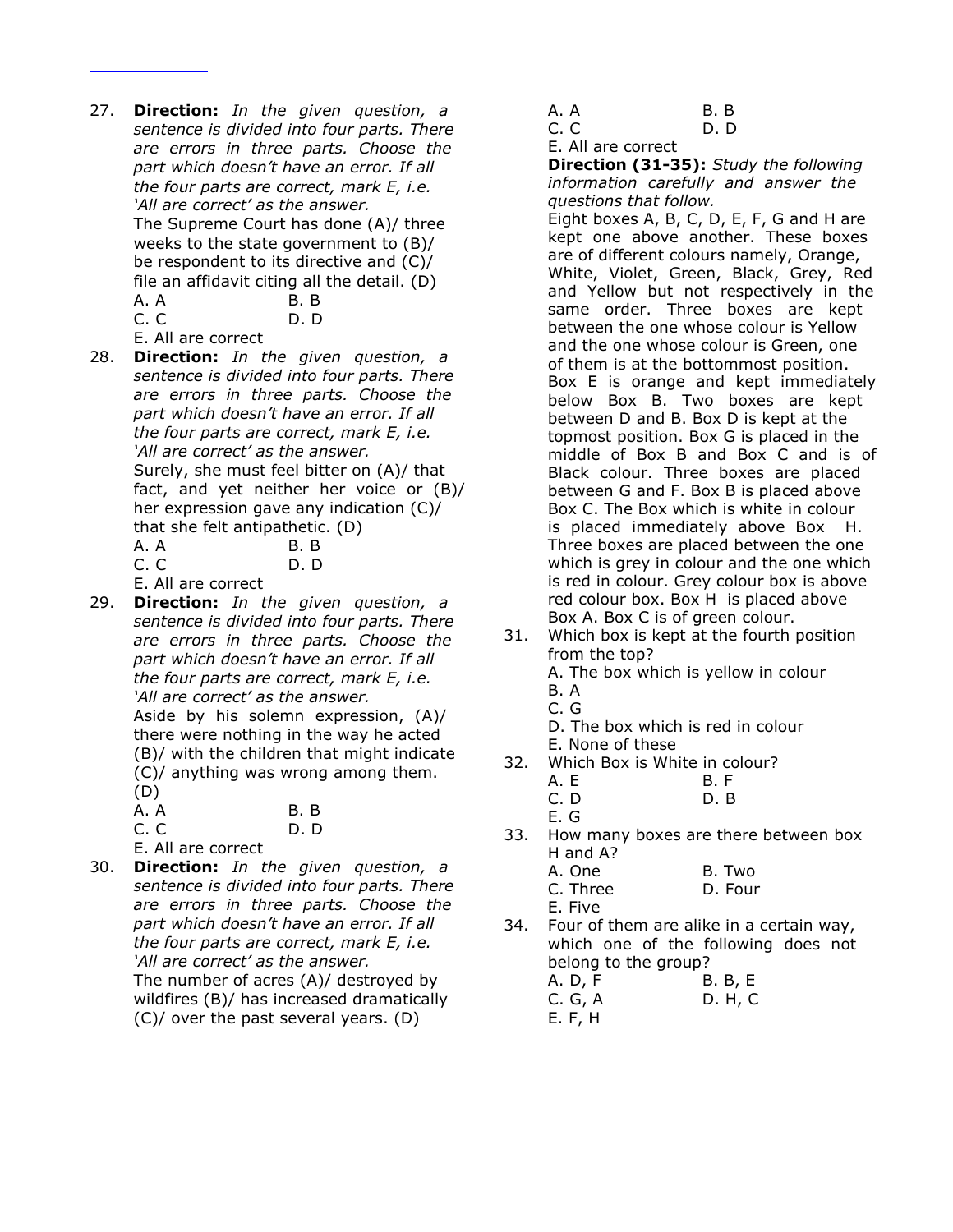35. Which one is true about box D? A. Box D is kept at third position from top B. Two boxes are there between box D and E C. It is orange in colour D. Violet in colour E. None of these **Direction (36-40):** *Read the following information carefully to answer the given questions.* Eight members Susheel, Geeta, Vinit, Chetan, Sonu, Pankaj, Aashi and Seema of a family went to the park. There are two married couples and four generation. None of the fourth generation member is married. Chetan is the husband of Pankaj's Daughter in law. Neither Seema nor Susheel is married to Chetan. Susheel's sister has one son. There are four males and four females. Vinit is the grandfather of Aashi's father. Sonu is unmarried and is not the son of Chetan or Seema. Susheel is not married to Pankaj, who is father in law of Sonu's mother. Vinit does not have any son. Susheel's nephew has one son and one daughter.  $\# \# \#$ DONE $\# \# \#$ 36. Who is not the female member of the given group? A. Geeta B. Susheel C. Aashi D. Sonu E. All are females 37. Who is the nephew of Susheel? A. Chetan B. Aashi C. Sonu D. Pankaj E. Geeta 38. Who are the married females in the family? A. Susheel, Aashi B. Susheel, Seema C. Geeta, Seema D. Geeta, Pankaj E. Susheel, Geeta 39. To which generation Pankaj belongs? A.  $1<sup>st</sup>$  $B. 2<sup>nd</sup>$  $C. 4<sup>th</sup>$  $D. 3<sup>rd</sup>$ E. Can't be determined

| 40. | Who is the son of Geeta?                    |                                          |
|-----|---------------------------------------------|------------------------------------------|
|     | A. Sonu                                     | B. Aashi                                 |
|     | C. Pankaj                                   | D. Vinit                                 |
|     | E. None of these                            |                                          |
|     |                                             | Direction (41-45): In the following      |
|     |                                             | question, assuming the given             |
|     |                                             | statements to be true, find which of the |
|     |                                             | conclusion among given conclusions is    |
|     |                                             | /are definitely true and then give your  |
|     | answers accordingly.                        |                                          |
| 41. | <b>Statements:</b>                          |                                          |
|     | $A > B \le C$ ; $B = D$ ; $E \le F \le D$   |                                          |
|     | <b>Conclusions:</b>                         |                                          |
|     | $I. E = C$                                  | II. $C > E$                              |
|     | III. A < D                                  | IV. $F > B$                              |
|     | A. None is true.                            |                                          |
|     | B. Only IV is true.                         |                                          |
|     | C. Either I or II follows.                  |                                          |
|     | D. Both I and IV follow.                    |                                          |
|     | E. All are true.                            |                                          |
|     | 42. Statements:                             |                                          |
|     | $D > 0 \leq M = I < N$ ; $I > A \geq T > E$ |                                          |
|     | <b>Conclusions:</b>                         |                                          |
|     | I. M > E                                    | II. $0 < T$                              |
|     | III. $N > A$                                | IV. $D = E$                              |
|     | A. None is true.                            |                                          |
|     | B. Only IV is true.                         |                                          |
|     | C. Only II follows.                         |                                          |
|     | D. Both I and III follow.                   |                                          |
|     | E. All are true.                            |                                          |
| 43. | Statements:                                 |                                          |
|     | $P = Q \ge R$ ; $Q \ge S > T$ ; $U < R$     |                                          |
|     | <b>Conclusions:</b>                         |                                          |
|     | I. $P \geq S$                               | II. $Q > U$                              |
|     | III. $P = T$                                | IV. $R > P$                              |
|     | A. None is true.                            |                                          |
|     | B. Both I and II are true.                  |                                          |
|     | C. Only III follows.                        |                                          |
|     | D. Both I and III follow.                   |                                          |
|     | E. All are true.                            |                                          |
| 44. | <b>Statements:</b>                          |                                          |
|     | $I \geq J = K < L$ ; $M \leq J$ ; $N < K$   |                                          |
|     | <b>Conclusions:</b>                         |                                          |
|     | I. $M \leq I$                               | II. $N < L$                              |
|     | III. I > L                                  | IV. $J = N$                              |
|     | A. None is true.                            |                                          |
|     | B. Both I and II are true.                  |                                          |
|     |                                             |                                          |
|     | C. Only I follow.                           |                                          |
|     | D. Only III follows.                        |                                          |
|     | E. All are true.                            |                                          |
|     |                                             |                                          |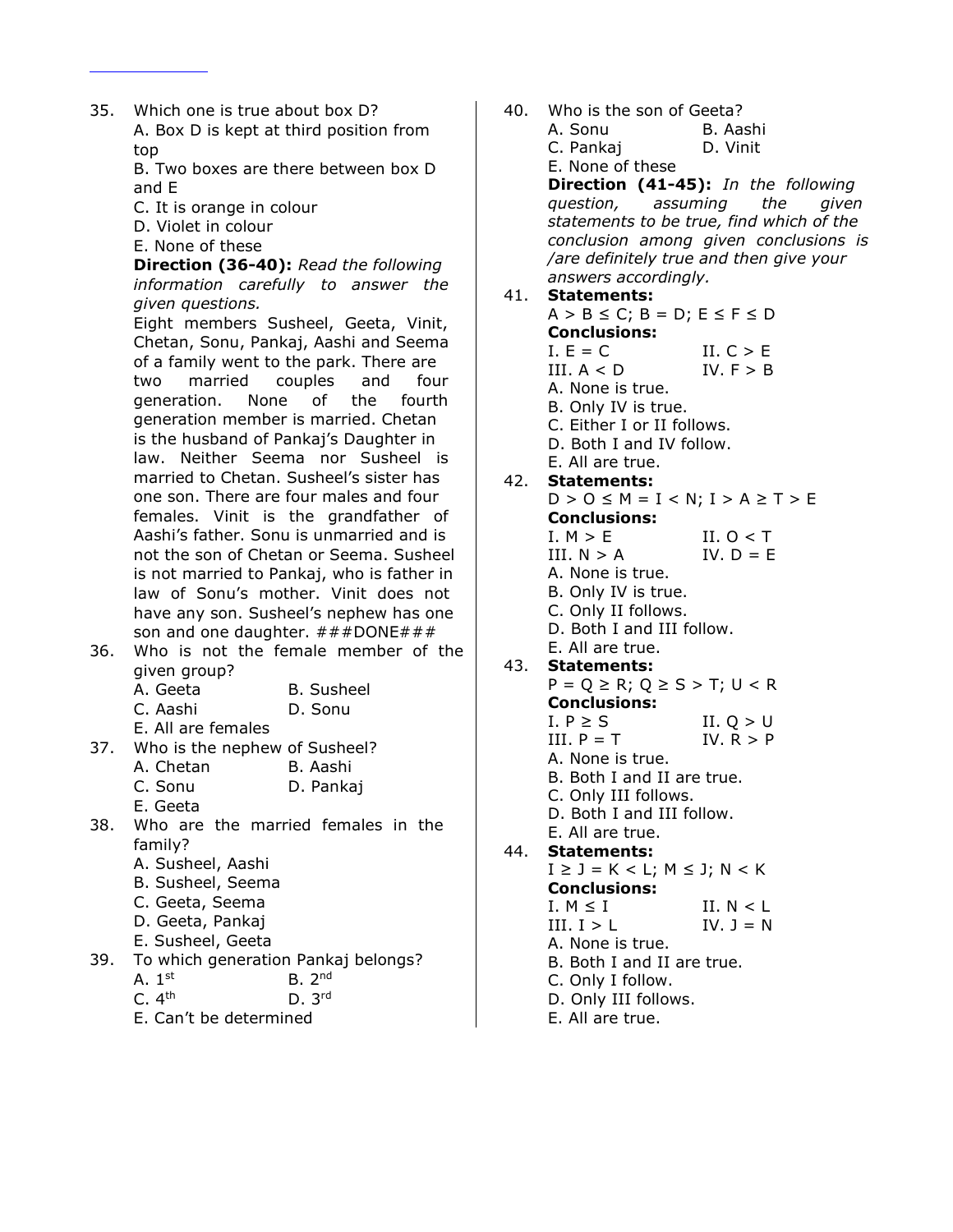# 45. **Statements:**

- $I \geq J = K < L$ ;  $L > M \geq N$ ;  $I < 0$
- **Conclusions:**
- $I. O > L$   $II. N > L$
- III.  $I > M$  IV.  $J < N$
- A. None is true.
- B. Both I and III are true.
- C. Only IV follows.
- D. Only I follow.
- E. All are true.

**Direction (46-48)**: *Study the following alphanumeric sequence carefully and answer the questions given beside:* 84 LAST 67 CRAB 78 NEWS 89 ROSE 76 UNDO

46. If the digits of the word that is starting with consonant and ending at a consonant are to be multiplied within the number while the digits of the rest words are to be added within the number then the words are arranged according to ascending order of the number from left to right end then what would be the 11th letter from left end?

| A. A | <b>B.</b> D |
|------|-------------|
| C. S | D.W         |
| E.T  |             |

47. If all the letters which are attached to an odd number are reversed and all the letters which are attached to an even number are changed to their succeeding letter then how many letters in the new sequence will appear exactly twice?

| A. Two           | B. Three |
|------------------|----------|
| C. Four          | D. Five  |
| — <u>—</u> — — — |          |

- E. Seven
- 48. If a meaningful word is to be formed using the letters of words separately (using each letter only once), given that the second letter of newly formed word must be a vowel then what would be the total sum of the digits of the numbers attached to those words which follow the condition given?

| A. 29 | B. 24 |
|-------|-------|
| C.20  | D. 33 |
| E. 38 |       |

**Direction (49-53):** *Study the information given below and answer the questions based on it.* Eight persons M, N, O, P, Q, R, S and T are sitting around a square table. They are sitting in such a way that four of them sit at four corners of the square while four sit in the middle of each of the four sides. The ones who sit at four corners face inside while those who sit in the middle of the sides face outside. They were born in different months from January to August but in the same year, not necessarily in the same order. Q was born in a month which has 30 days and facing the centre. The one who is  $3<sup>rd</sup>$  to the right of O is 2 months elder to Q. The number of person elder to T is same as younger to P. Only one person is elder to N. The one who was born in June is  $2<sup>nd</sup>$  to the right of the one who was born in February. S is  $2^{nd}$  to the left of N. R is the youngest person and neighbour of T. P is one month elder to Q. O is  $3<sup>rd</sup>$  to the left of R. P is facing outside. The one who was born in January is  $2^{nd}$  to the left of O. S is elder to O.

49. Who among the following is the eldest person?

| A. M | B. N |
|------|------|
| C. P | D.Q  |
| E. T |      |

50. Who among the following is  $2<sup>nd</sup>$  to the left of R?

| A. O | B. S |
|------|------|
| C. Q | D.P  |
| E.T  |      |

51. Which of the following combination is correct? A. D. March B. T. May

| A. P-March | в. н-мау      |
|------------|---------------|
| C. O-July  | D. M-February |
| E. S- July |               |

52. Which of the following person does not belong to the group?

| A.N | B. S |
|-----|------|
| C.R | D. O |
| E.O |      |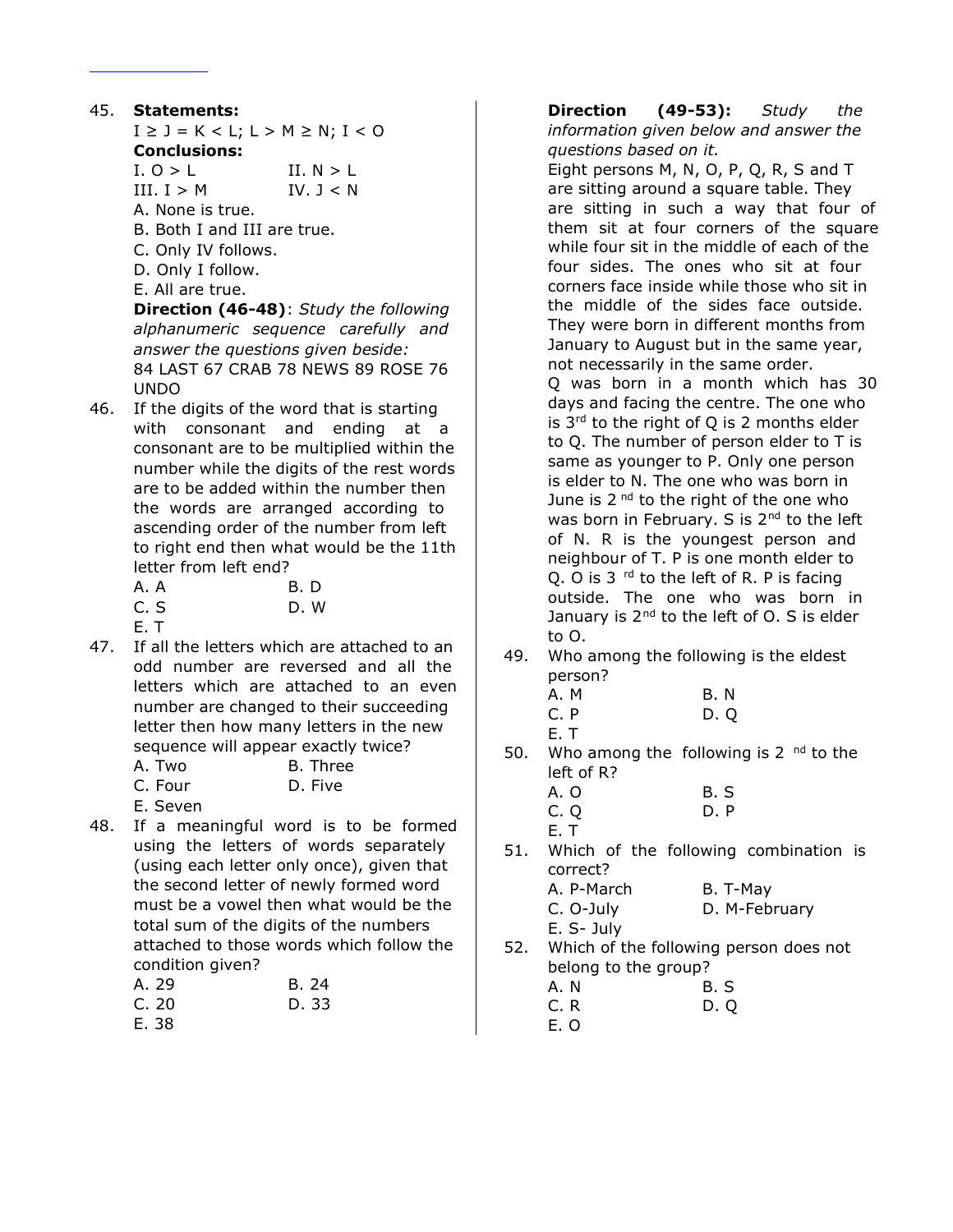53. Who among the following is not elder to P?

| A.T  | <b>B.O</b> |
|------|------------|
| C. S | D.M        |

E. N

**Direction (54-58):** *The question below consists of a question and two statements numbered I and II. You have to decide whether the data provided in the statements are sufficient to answer the question. Read both the statements and give answer.*

54. What is Q's position with respect to M when L, M, N, O, P and Q are sitting around a circle facing the centre? I. L is second to the left of O who is sitting immediate left of P.

II. M and N are immediate neighbour of each other and M is sitting immediate left of L.

A. Data in statement I alone are sufficient to answer the question, while the data in Statement II alone are not sufficient to answer the question.

B. Data in statement II alone are sufficient to answer the question, while the data in statement I alone are not sufficient to answer the question.

C. Data in statements I alone or in Statement II alone are sufficient to answer the question.

D. Data in both the Statements I and II are not sufficient to answer the question.

E. Data in both the Statements I and II together are necessary to answer the question.

55. On a T.V. channel, four movie A, B, C and D were screened, one on each day, on four consecutive days but not necessarily in that order. On which day was the movie C screened?

I. The first movie was screened on 23 rd, Tuesday and was followed by movie D II. Movie A was not screened on  $25<sup>h</sup>$  and one movie was screened between serials A and B

A. Data in statement I alone are sufficient to answer the question, while the data in Statement II alone are not sufficient to answer the question.

B. Data in statement II alone are sufficient to answer the question, while the data in statement I alone are not sufficient to answer the question.

C. Data in statements I alone or in Statement II alone are sufficient to answer the question.

D. Data in both the Statements I and II are not sufficient to answer the question.

E. Data in both the Statements I and II together are necessary to answer the question.

56. What is the meaning of the code *'pullu'* in a code lanugage?

I. In that code language '*rem tez kullu pullu tullu'* means 'sher singh is my son' and '*gullu sullu rullu pullu*' means 'is he at home'.

II. In that code language '*nel pullu kullu dela'* means 'my daughter is nirmala' and '*setha gama lala'* means 'sit with me'.

A. Data in statement I alone are sufficient to answer the question, while the data in Statement II alone are not sufficient to answer the question.

B. Data in statement II alone are sufficient to answer the question, while the data in statement I alone are not sufficient to answer the question.

C. Data in statements I alone or in Statement II alone are sufficient to answer the question.

D. Data in both the Statements I and II are not sufficient to answer the question.

E. Data in both the Statements I and II together are necessary to answer the question.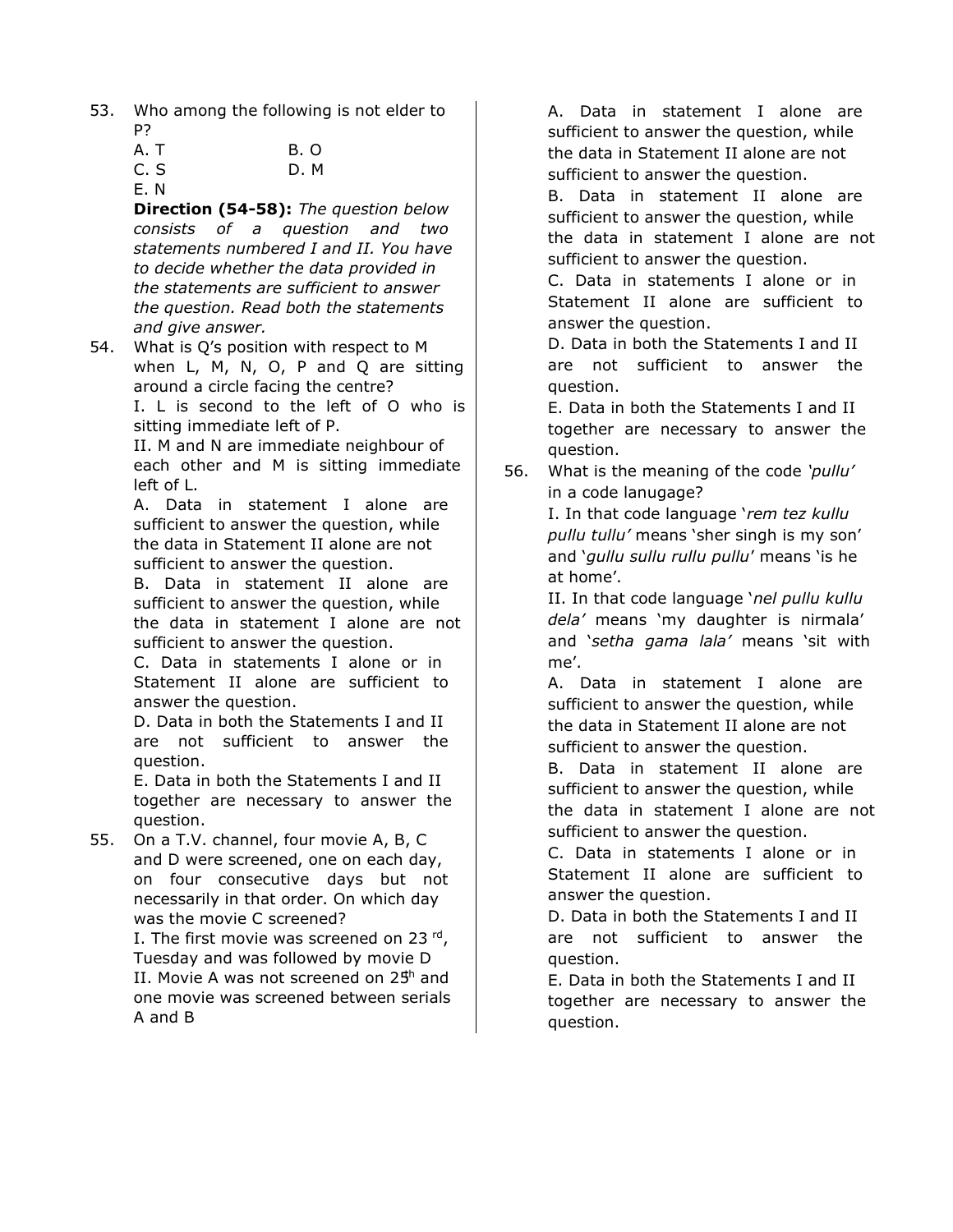57. How many person standing between Rohit and Vijay in a straight line of 15 persons (Note: all are standing in a straight line facing north).

I. Ajay stands eleventh from the right end of the line. Vijay stands exactly at the center of the line. There are as many persons to the right of Rohit as there are to the left of Ajay.

II. Rahul stands fourth from the left end of the line. Ajay is the immediate neighbor of Rahul. Only two person stand between Vijay and Ajay. Only two person Stand between Rohit and Ajay.

A. Data in statement I alone are sufficient to answer the question, while the data in Statement II alone are not sufficient to answer the question.

B. Data in statement II alone are sufficient to answer the question, while the data in statement I alone are not sufficient to answer the question.

C. Data in statements I alone or in Statement II alone are sufficient to answer the question.

D. Data in both the Statements I and II are not sufficient to answer the question.

E. Data in both the Statements I and II together are necessary to answer the question.

58. Among M, N, O, P, Q and R, each having a different height, who is the second tallest?

> I. M is taller than only O. N is taller than P shorter than R. Q is shorter than N. II. Q is taller than only three persons. P is taller than M but shorter than R. N is shorter than R taller than P.

A. Data in statement I alone are sufficient to answer the question, while the data in Statement II alone are not sufficient to answer the question.

B. Data in statement II alone are sufficient to answer the question, while the data in statement I alone are not sufficient to answer the question.

C. Data in statements I alone or in Statement II alone are sufficient to answer the question.

D. Data in both the Statements I and II are not sufficient to answer the question.

E. Data in both the Statements I and II together are necessary to answer the question.

**Direction (59-61)**: *Study the following information and answer the questions given below:*

Point A is 3m east of point B. Point D 4m north of point of C. Point K 7m west of point J. Point D 4m south of point of A. Point L 4m south of point G who 6m west of point F. Point E 5m east of point C and point B 5m north of point F. Point M 5m south of point E who 4m west of point N. Point K 3m north of Q. Point I is 4m east of point A. Point J is in 6m north of I.

59. What is shortest distance between point N and point K? A.  $340m$ 

| в. | $\sqrt{340}$ <sup>m</sup> |
|----|---------------------------|
|    | ∽                         |

C. 75m D.  $\sqrt{341}$ <sup>m</sup>

E. Both b and c

60. If Point W 3m east of point J and point V 4m north of point W. what is shortest distance between point V and point L?

| A. $\sqrt{145}$ m    | B. $\sqrt{581}$ m |
|----------------------|-------------------|
| C. $\sqrt{(617)}$ m  | D.24 m            |
| E. $\sqrt[3]{145}$ m |                   |

61. In which direction point M respect of point Q?

| A. North      | B. South      |
|---------------|---------------|
| C. North east | D. south west |
| E. South east |               |

62. **Direction:** *In the question given below, one statement is followed by three assumptions numbered I, II, and III. Read the statement carefully and decide which of the given assumptions are implicit in the statement.*

> **Statement:** Overwhelmed with grief and anger, families have been returning to what is left of their homes in the Old City of Mosul, following its liberation from Isis, the terrorist organization.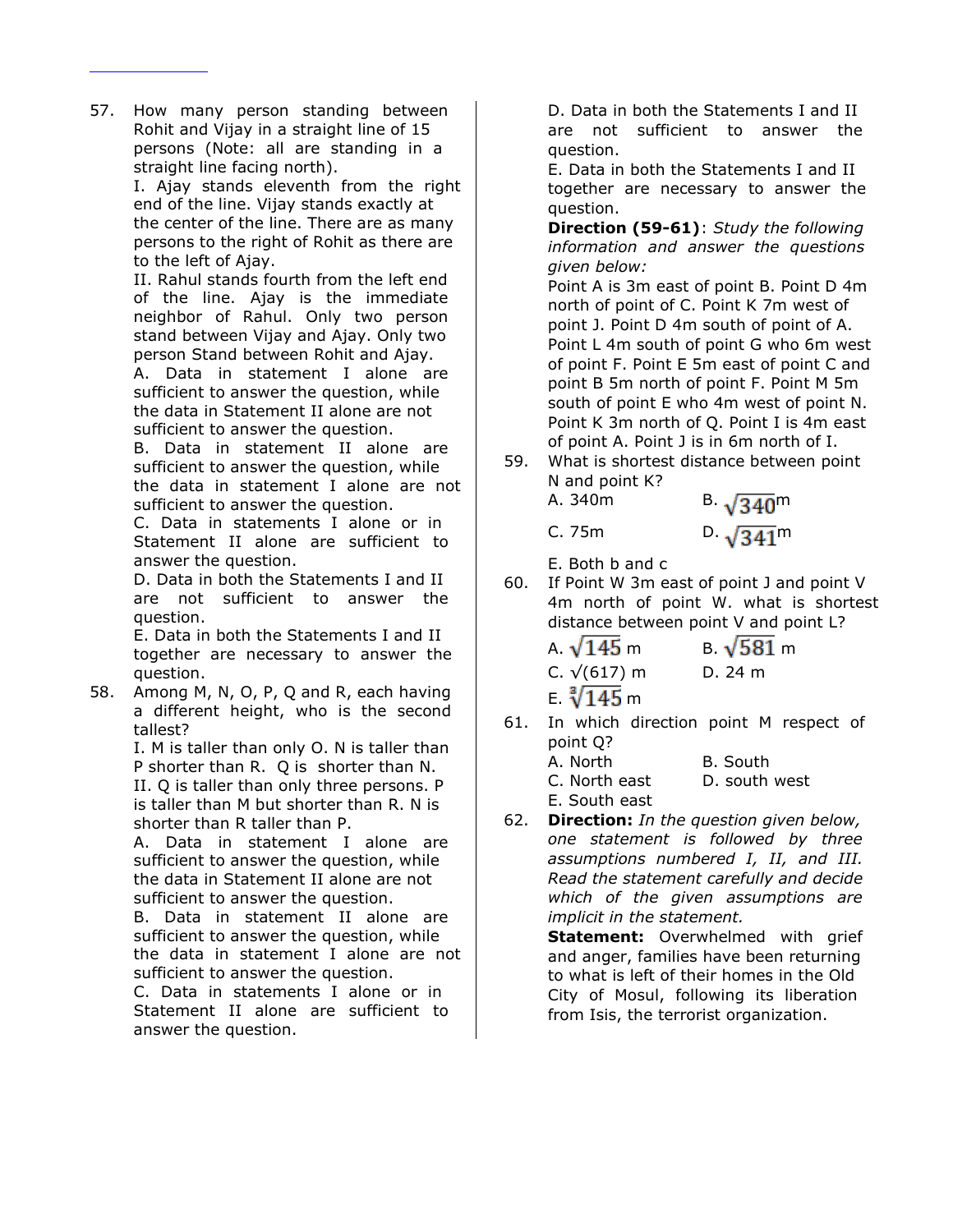# **Assumptions:**

**I.** The terrorist organization, Isis, destroyed the Old City of Mosul before they left.

**II.** Most of the residents of Mosul had left/ been driven away when Isis took over their city.

**III.** None of the residents of Mosul supported Isis, which is why they left the city.

A. If only assumption I is implicit

B. If only assumption II is implicit

C. If only assumption III is implicit

D. If both assumptions I and II are implicit

E. If none of the assumptions are implicit

63. **Direction:** *The question below, there is a statement followed by two conclusions numbered I and II. You have to assume everything in the statement to be true. Then consider the 2 conclusion together and decide which of them follows beyond a reasonable doubt from the information given in the statement.*

> **Statement:** The Nobel Peace Prize conferred on the International Campaign to Abolish Nuclear Weapons (ICAN) is equally a recognition for the 122 countries that backed the 2017 UN treaty this summer to ban the bomb.

# **Conclusions:**

I. Nobel peace prize highlights the urgent need to outlaw nuclear weapons II. Countries do not give importance to Nobel prize

- A. Only conclusion I follows
- B. Only conclusion II follows
- C. Both conclusion I and II follows
- D. Neither conclusion I nor II follows
- E. Either conclusion I or II follows
- 64. **Direction:** *A statement is given followed by three inferences numbered I, II, and III. Consider the statement to be true even if it is at variance with commonly known facts. You have to decide which of the inferences, if any, follow from the given statement.*

**Statement:** 17 million children in the US have or have had a psychiatric disorder, but there are currently less than 60,000 beds to accommodate them.

#### **Inferences:**

I. The US government does not give too much importance to the difficult issue of mental health.

II. Funding is limited for mental health issues and for medical aid in general in the United States.

III. The US has the maximum number of children who suffer from psychiatric disorders.

A. Only I follows

B. Only II follows

- C. Both I and II follow
- D. Only III follows
- E. Both II and III follow
- 65. **Direction:** *A statement is given followed by three inferences numbered I, II, and III. Consider the statement to be true even if it is at variance with commonly known facts. You have to decide which of the inferences, if any, follow from the given statement.*

**Statement:** Recent radar scans of Tutankhamun's tomb conclusively prove that there are no additional chambers or passages behind the walls of the famed pharaoh's burial chamber in the Valley of the Kings, Egyptian officials announced today.

#### **Inferences:**

I. It was previously assumed that there were secrets chambers or other mysteries hidden behind Tutankhamun's burial chamber.

II. King Tutankhamun is one of the most well-known pharaohs in the world.

III. Radar scans penetrate wood, concrete, and other walls and help figure out what's there on the other side.

- A. Only I follows
- B. Only II follows
- C. Only III follows
- D. All of them follow
- E. None of them follows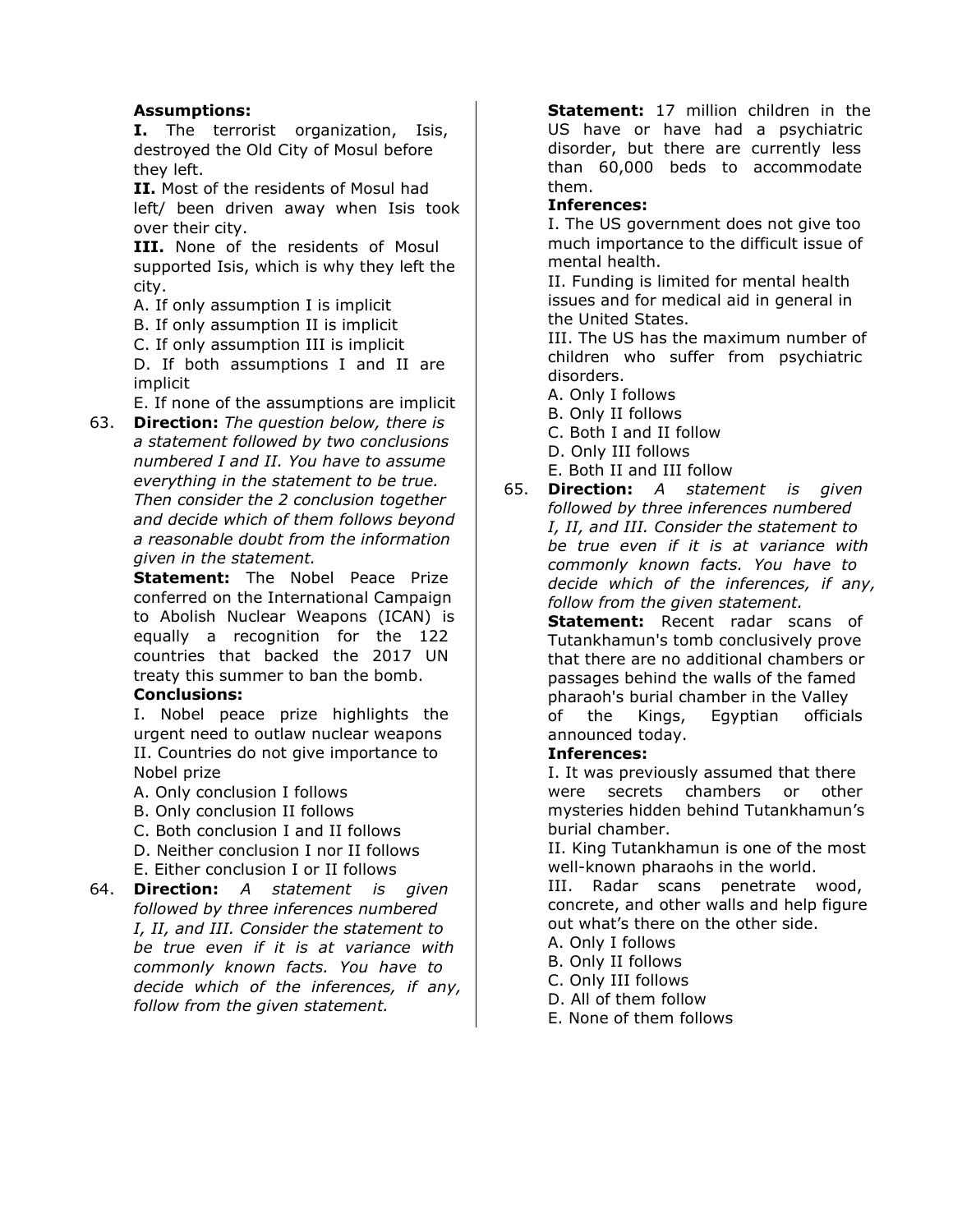66. **Direction:** *In the question given below, a statement is given followed by three courses of action. A course of action is taken for improvement, follow up, etc. Read the statement carefully and give your answer accordingly.*

> **Statement:** Children are more susceptible than adults to diseases caused by chemical pesticide residues in food, a recent research report by a food committee states.

#### **Courses of Action:**

I. Every family should have a kitchen garden where they can grow their own food.

II. Parents should try and ensure that children eat more organic and locally grown food that is free of pesticides. III. Parents and children should keep a tab on which fruits and vegetables have higher levels of pesticide residue and try and avoid them.

- A. Only course of action I follows
- B. Only course of action II follows
- C. Both I and II follow

D. Both II and III follow

E. None of them follow

**Direction (67-71):** *Study the information given below and answer the questions based on it.*

Less than 10 persons are sitting in a straight line and facing north. The persons whom are sitting at the both ends like Fruits and the persons whom are sitting in the middle like Colors. C likes Banana. Two persons are sitting between C and E. Two persons are sitting between G and B who likes Pink. A is 3rd to the left of F. F is neighbor of B. The one who likes Apple sits 2nd to the right of B. B is neighbor of E. The number of persons between the one who likes Pink and the one who likes Banana is same as the one who likes Apple and the one who likes Blue. Two persons are sitting between the one who likes Blue and the one who likes Brown. The one who likes Red sits 2nd to the left of the one who likes Black. ###DONE###

- 67. If D likes Apple then how many persons are between D and F?
	- A. None B. 1 C. 2 D. 3
	- E. 4
- 68. Who among the following sits 2nd to the left of E?
	- A. B B. A
	- C. G D. C
	- E. F
- 69. A likes which of the following?
	- A. Pink B. Apple
	- C. Blue D. Black
	- E. Brown
- 70. Which of the following is TRUE?
	- A. F is at one of the ends
	- B. E sits exactly in the middle
	- C. G likes Blue
	- D. F likes Apple
	- E. Two persons are sitting between A and B
- 71. How many persons are sitting between C and the one who likes brown?
	- A. 6 B. 4
	- C. 8 D. 9
	- E. 5

**Directions (72-76):** *In each of the questions below, some statements are followed by some conclusions. You have to consider the statements to be true even if they seem to be at variance with commonly known facts. You have to decide which of the following conclusions logically follows from the given statements. Give answer.*

#### 72. **Statements:**

Some jacket is shirt. Some shirts are trouser. No shoes are t-shirt. All trousers are shoes. All pants are t-shirt.

# **Conclusions:**

I. All shirts being t-shirt is a possibility. II. Some shoes are trouser. III. Some jackets are t-shirt. IV. Some shirts being t-shirt is a possibility.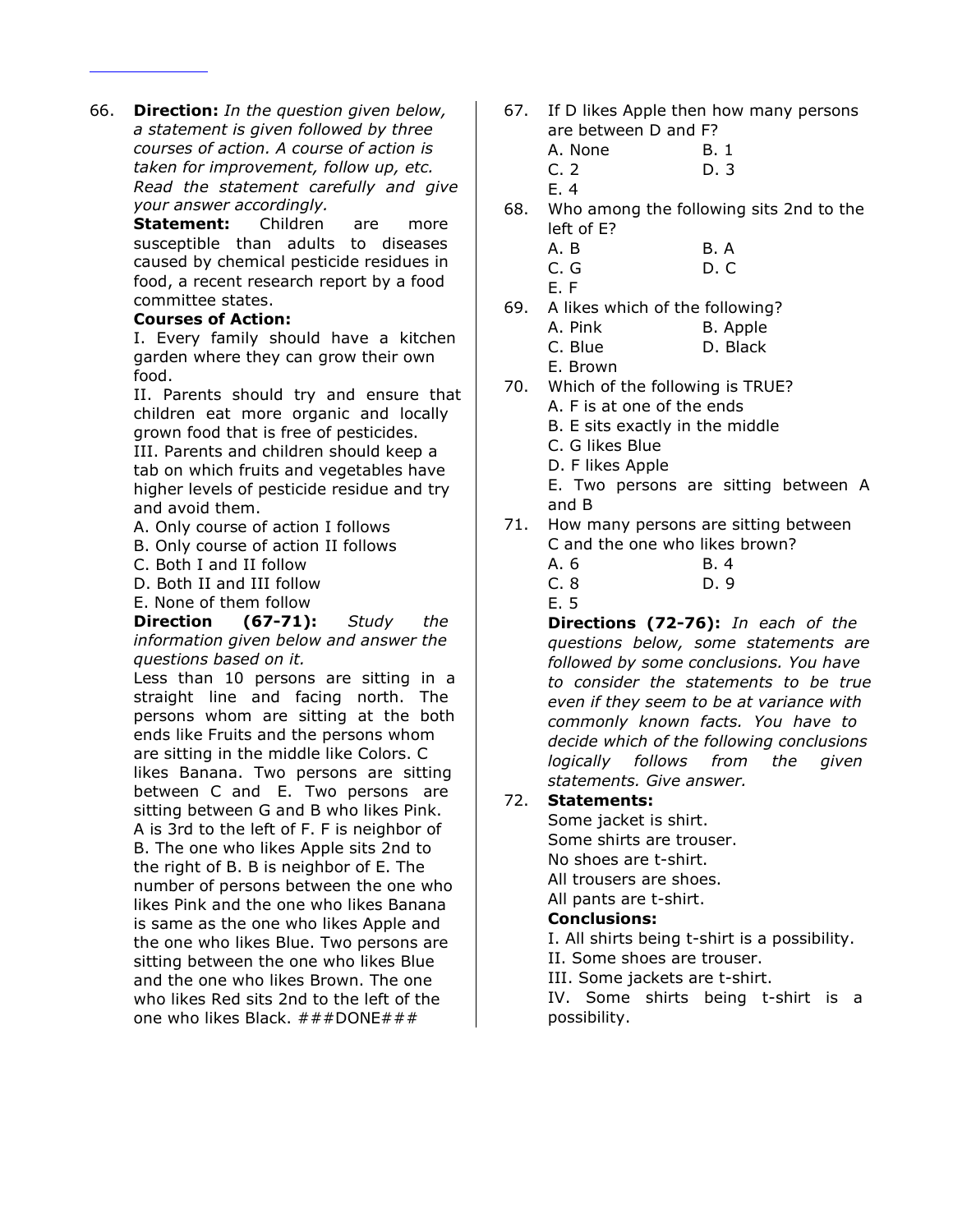A. Only II and III follow. B. Only II and IV follow C. Only I follows D. All follow E. None of these 73. **Statement:** No colour is paper. Some paper is book. All books are eraser. All pens are colour. **Conclusions:** I. Some papers are eraser. II. All pens being eraser is a possibility. III. Some pens are eraser. IV. Some pens are not eraser. A. I and II follow B. I and II and either III or IV follows C. I and IV follow D. All follow E. None of these 74. **Statement:** Some laptops are charger. Some chargers are mobile. No mobile is wire. Some wires are cable. **Conclusion:** I. Some laptops are mobile. II. Some laptops can be mobile. III. All charger being cable is a possibility. A. I, II, III follow B. II and III follow C. I and II follow D. None follow E. None of these 75. **Statement:** All schools are college. Some college are hostel. All hostels are building. No building is land. **Conclusion:** I. Some land being hostel is a possibility. II. Some hostel is school. III. Some buildings are college. IV. All buildings are school. A. II and IV follow B. I and III follow C. Only IV follows D. Only III follows E. None of these

# 76. **Statement:**

All watch are time. All time are clock. Some watch is period. Some late is period. **Conclusion:** I. Some clocks are period. II. Some time is watch. III. Some late are time. IV. All watch are clock. A. II and III follow B. Only I follows C. I, II and IV follow D. All follow E. None of these **Direction (77-80):** *Read the following information carefully to answer the given questions.* In a family of 9 members- Jyotsna, Lavanya, Mahesh, Megha, Prem, Priya, Ram, Supriya, and Vijay. There are 2 married couples in the family. Further following information is known: a) Prem is son of Mahesh. b) Prem is married to Priya. c) Jyotsna is sister of Priya. d) Lavanya is daughter of Prem's father, Mahesh and she is married to Ram's son, Vijay. e) Jyotsna is aunt of both Supriya and Megha. f) Vijay has no child. 77. How is Ram related to Lavanya? A. Mother-in-law B. Father-in-law C. Either a) or b) D. Can't be determined E. None of these 78. How many male members are there in the family? A. 4 B. 3

- C. 5
- D. Can't be determined
- E. None of these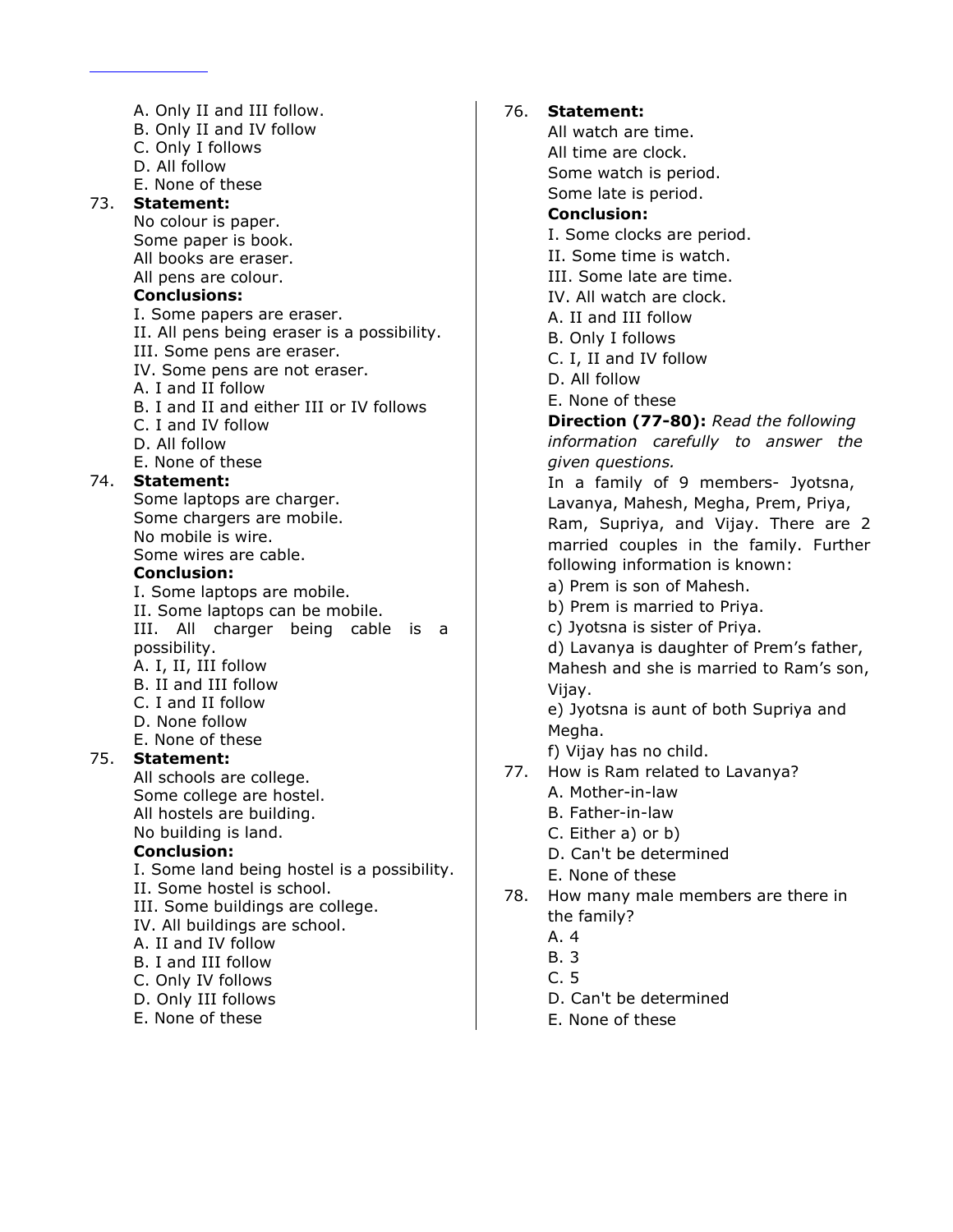- 79. Who is the paternal aunt of Megha? A. Priya
	- B. Jyotsna
	- C. Lavanya
	- D. Can't be determined
	- E. None of these
- 80. If Mahesh is married to Sucheta, how is Sucheta related to Supriya?
	- A. Mother
	- B. Father
	- C. Grandmother
	- D. Grandfather
	- E. Can't be determined

**Direction (81-85)**: *Study the following information carefully and answer the given questions:*

6 persons P, Q, R, S, T and V travel to Delhi either on  $2<sup>nd</sup>$  or  $30<sup>th</sup>$  of 4 different months, each having exactly 30 days. Each of them drives a different car - Alto, Breeza, Creta, Ferrari, Mercedes and Swift but not necessarily in the same order. There are 2 days on which no person travels to Delhi.

T travels to Delhi on 30<sup>th</sup> of a month by Swift. Both P and V travels in a same month. Only 3 persons travel on each particular date (i.e. 3 persons travel on 2<sup>nd</sup> and 3 persons travel on 30<sup>th</sup>). Only 4 persons can travel between T and Q. Person who drives Breeza travels on 30th. P travels to Delhi before T but after Q. No one travels between V and T. S drives Breeza but not in April. Number of persons travelling before T are same as that of travelling after the one who is driving Alto. One who drives Mercedes travels immediately after Creta.

81. Who travels to Delhi on 2<sup>nd</sup> april?  $A \cap B$ 

| ,,,  |  | --  |  |
|------|--|-----|--|
| C. V |  | D.P |  |
|      |  |     |  |

E. can not be determined

82. Who travels immediately after one who drives Breeza?

| A. Q | B. R |
|------|------|
| C. P | D.V  |
| E. T |      |

- 83. Which of the following statement(s) is true? A. Only 1 person travels between S and Q.
	- B. T travels on 30<sup>th</sup> September.
	- C. V drives Creta
	- D. No one travels between S and P.
	- E. All the given statements are true
- 84. How many persons travel between S and P?
	- A. None B. 1 C. 2 D. 3
	- E. More than 3
- 85. Who travels on 30<sup>th</sup> April? A. S B. V
	- C. T D. R
	- E. None of these
- 86. It is believed that algae grows faster in slow-flowing water. On the other hand, it is also argued that growth of algae causes hindrance to the flow of water. As more algae grows the speed at which water flows decreases.

Which of the following, if true, would most appropriately **weaken** the argument that growth of algae reduces speed of water?

A. Algae grows at the same rate in still water as the rate at which it grows in flowing water.

B. Algae grows faster in shallow water than in deep water.

C. Propagation of algae takes place faster in flowing water than in still water. D. The South African perennial rivers, which flow very fast throughout the year, are home to a large variety of algae.

E. The rivers closer to the equator, which receive good amount of sunlight throughout the year and have the thickest algae population, are the fastest-flowing rivers.

87. **Direction:** In the following question is given a statement followed by two assumptions numbered I and II. You have to consider the statement and the following assumptions and decide which of the assumptions is implicit in the statement.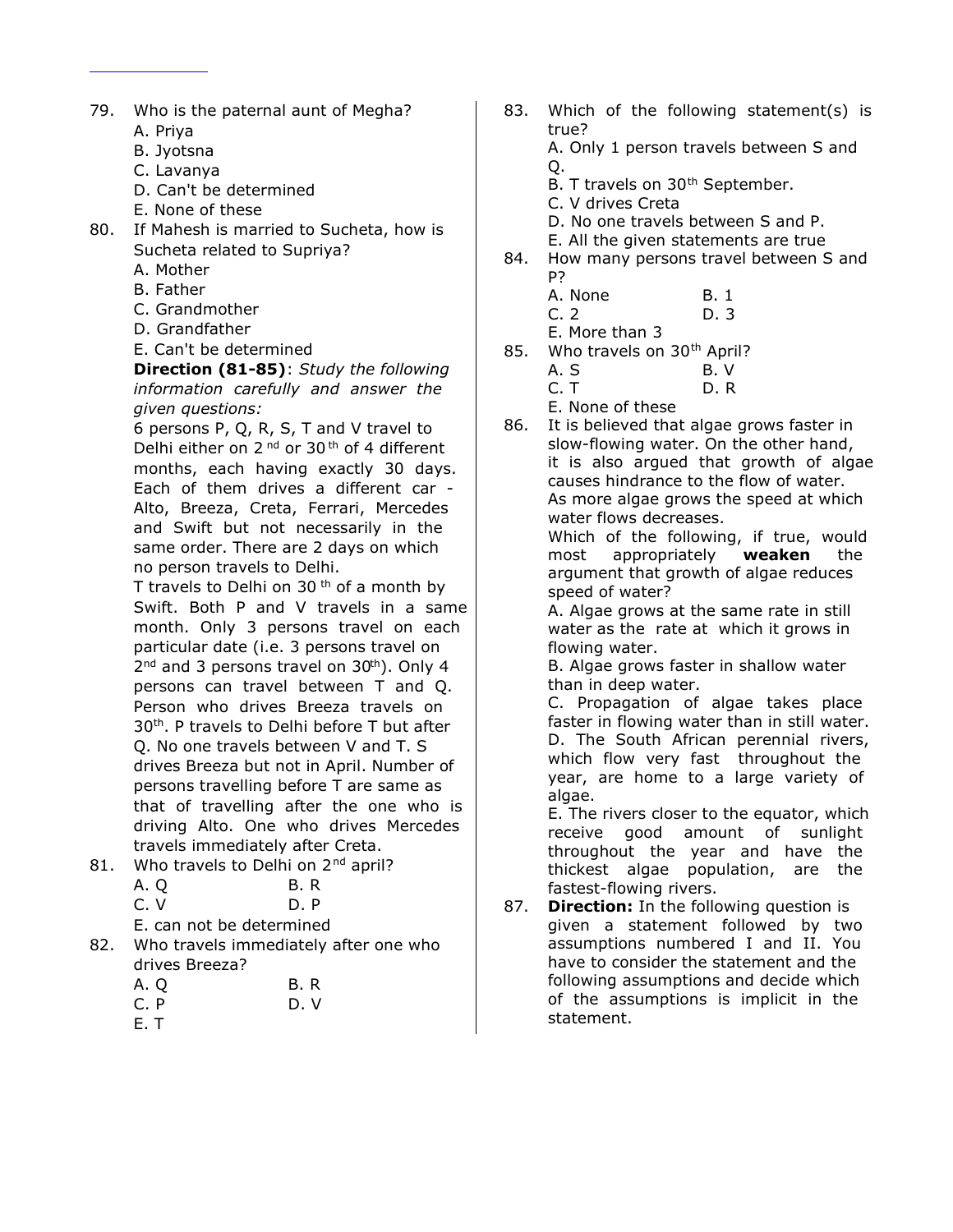**Statement:** "You are hereby appointed as a curriculum developer with a period of probation that shall last for 6 months; at the end of which you will be confirmed or let go as per your performance evaluation" - A line in an offer letter.

## **Assumptions:**

I. The performance of any professional can usually not be measured at the time of offering the job.

II. The probation period is for the professional to prove his capabilities.

A. If only assumption I is implicit

B. If only assumption II is implicit

C. If either I or II is implicit

D. If neither I nor II is implicit

E. If both I and II are implicit

88. **Direction**: *Study the following information carefully to answer the given question.*

I. The destiny of Asia will be shaped by the triangular relationship between the Asian nations, India, China and Japan.

II. India, China and Japan which have registered a phenomenal growth, over the last decade in particular, has acted as southern engines of growth for the whole world.

A. If statement I is the cause and statement II is its effect;

B. If statement II is the cause and statement I is its effect;

C. If both the statements I and II are independent causes;

D. If both the statements I and II are effects of independent causes;

E. If both the statements I and II are effects of some common cause.

**Direction (89-90)**: *The question in the form of inference/conclusions are based on the passages given below. The passage is followed by five inferences. You are required to examine each inference separately in the context of the passage and decide upon its degree of truth or falsity.*

89. The number of freelancers and consultants are at a steep rise in India. The credit for this goes to wider internet penetration. People prefer to work on their own terms and conditions and still make more money than what they could make in a 9-5 job. But tax filing is something which scares them a lot here. We are dealing with the tax implications for freelancers, bloggers and consultants in India. Mostly freelancers and consultants ask the question whether they have to pay income tax on their income. The answer is yes and in addition to income tax, they are also liable to pay service tax if their gross income is more than 10 lakh from freelancing as per the rate prescribed by the government. Freelancer is a term which refers to the person who is selfemployed not working or committed to a particular employer or client for the long-term anywhere. Within Indian law, if you are running your own business then you are termed as the sole proprietor and the same thing applied to the freelancers.

> **Inference:** No one likes to work in 9-5 jobs.

A. Inference is definitely true

B. Inference is probably true

C. Data is inadequate

D. Inference is probably false

E. Inference is definitely false

90. The number of freelancers and consultants are at a steep rise in India. The credit for this goes to wider internet penetration. People prefer to work on their own terms and conditions and still make more money than what they could make in a 9-5 job. But tax filing is something which scares them a lot here. We are dealing with the tax implications for freelancers, bloggers and consultants in India. Mostly freelancers and consultants ask the question whether they have to pay income tax on their income. The answer is yes and in addition to income tax, they are also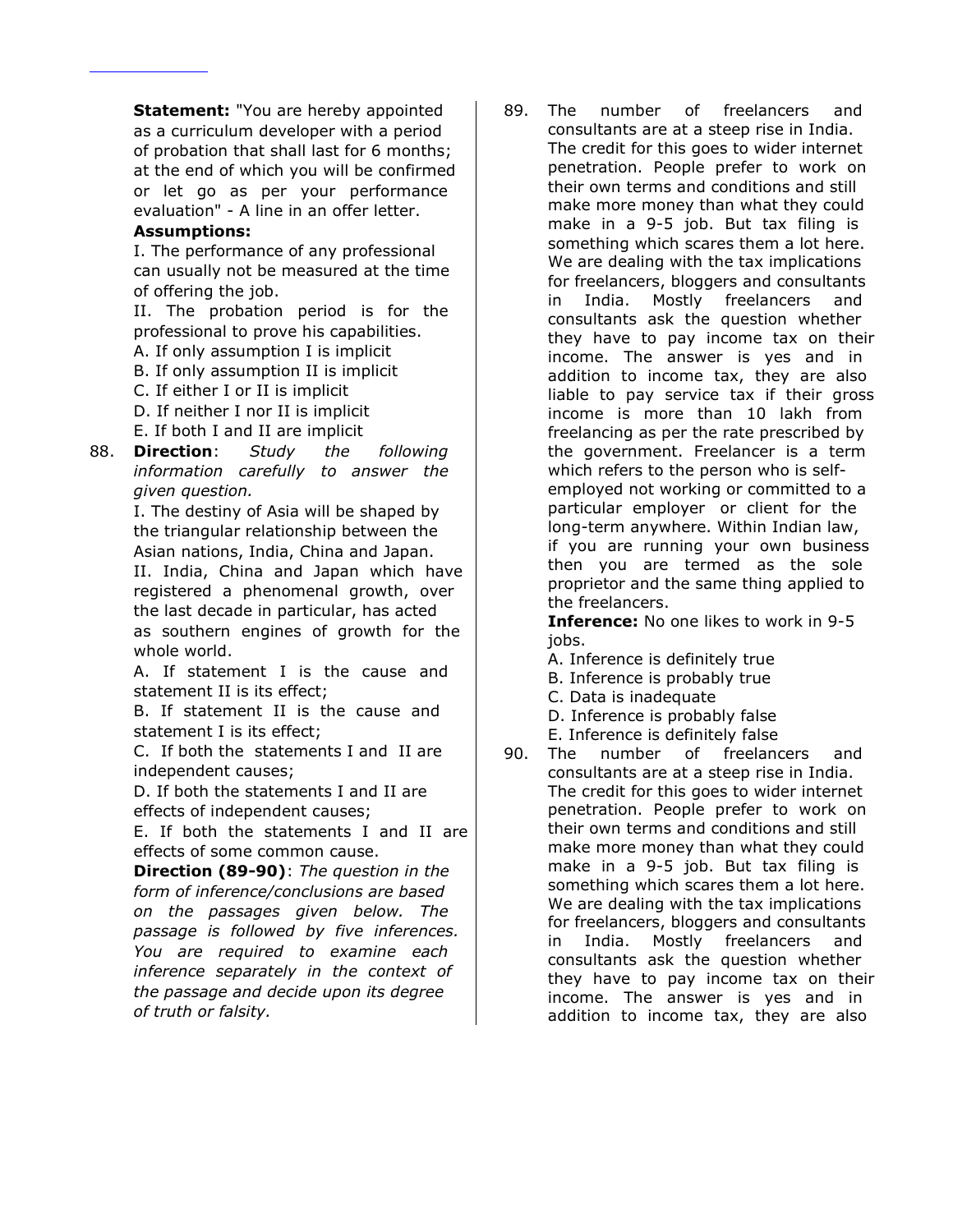liable to pay service tax if their gross income is more than 10 lakh from freelancing as per the rate prescribed by the government. Freelancer is a term which refers to the person who is selfemployed not working or committed to a particular employer or client for the long-term anywhere. Within Indian law, if you are running your own business then you are termed as the sole proprietor and the same thing applied to the freelancers. **Inference:** If the income of freelancers is more than 10 lakh then they are liable to pay service tax. A. Inference is definitely true B. Inference is probably true C. Data is inadequate D. Inference is probably false E. Inference is definitely false 91. **Direction**: *Find the wrong term in the given series:* 27, 34, 51, 75, 107, 147, 195 A. 34 B. 51 C. 27 D. 75 E. 147 92. **Direction**: *Find the wrong term in the given series:* 10, 4.5, 3.5, 5, 16, 122, 1904 A. 3.5 B. 5 C. 10 D. 75 E. 122 93. **Direction**: *Find the wrong term in the given series:* 800, 678, 579, 497, 434, 385, 349 A. 494 B. 385 C. 800 D. 579 E. 349 94. **Direction**: *Find the wrong term in the given series:* 1, 12, 120, 960, 5780, 23040, 46080 A. 12 B. 960 C. 23040 D. 5780 E. 1 95. **Direction**: *Find the wrong term in the given series:*

|        | 917-911 JUNUA |  |                        |  |
|--------|---------------|--|------------------------|--|
|        |               |  | 7, 11, 19, 35, 68, 131 |  |
| A. 19  |               |  | B. 11                  |  |
| C. 68  |               |  | D. 7                   |  |
| E. 131 |               |  |                        |  |

96. There was a loss of 22% after selling an article at 40% discount. So, the shopkeeper had increased the marked price of the article by 40% but had allowed the same discount percent. If he earned Rs. 184 as profit after increasing the marked price then find the cost price of the article.

| A. Rs. 2200 | B. Rs. 2000 |
|-------------|-------------|
| C. Rs. 2100 | D. Rs. 2500 |
| E. Rs. 1600 |             |

97. A shopkeeper sells two products A and B. He sells product A at x% profit and product B at 8% loss. The total selling price of both products is Rs. 4344 and the cost price of product A and product B are in the ratio of 4: 3, respectively. If the shopkeeper had sold product A at the loss percent equal to the loss percent incurred on selling product B, then its selling price would have been Rs. 2208. Find out the value of x. A. 12% B. 15%

| . <i>.</i> . |  | ----- |
|--------------|--|-------|
| C. 14%       |  | D. 9% |
|              |  |       |

E. None of these

98. Amit, Bharat and Chirag started a business with their investments in the ratio 1: 2: 4. After 6 months, Amit invested half the amount more than before; Bharat invested twice the amount more as before while Chirag withdrew  $1/4$ <sup>th</sup> of his investment. What will be the ratio of their profits at the end of the year?

| A. 5: 16: 14     | B. 16: 5: 14 |
|------------------|--------------|
| C. 14: 5: 12     | D. $14:12:5$ |
| E. None of these |              |

99. A jar contains a mixture of two liquids A and B in the ratio 4:1. When 10 Lt. of the mixture was taken out and 10 Lt. of liquid B was poured into the jar, this ratio becomes 2:3. The quantity of liquid A contained in the jar initially was: A. 10 Lt. B. 12 Lt.

| A. 10 LL. | <u>D. IZ LL.</u> |
|-----------|------------------|
| C. 14 Lt. | D. 18 Lt.        |
| E. 16 Lt. |                  |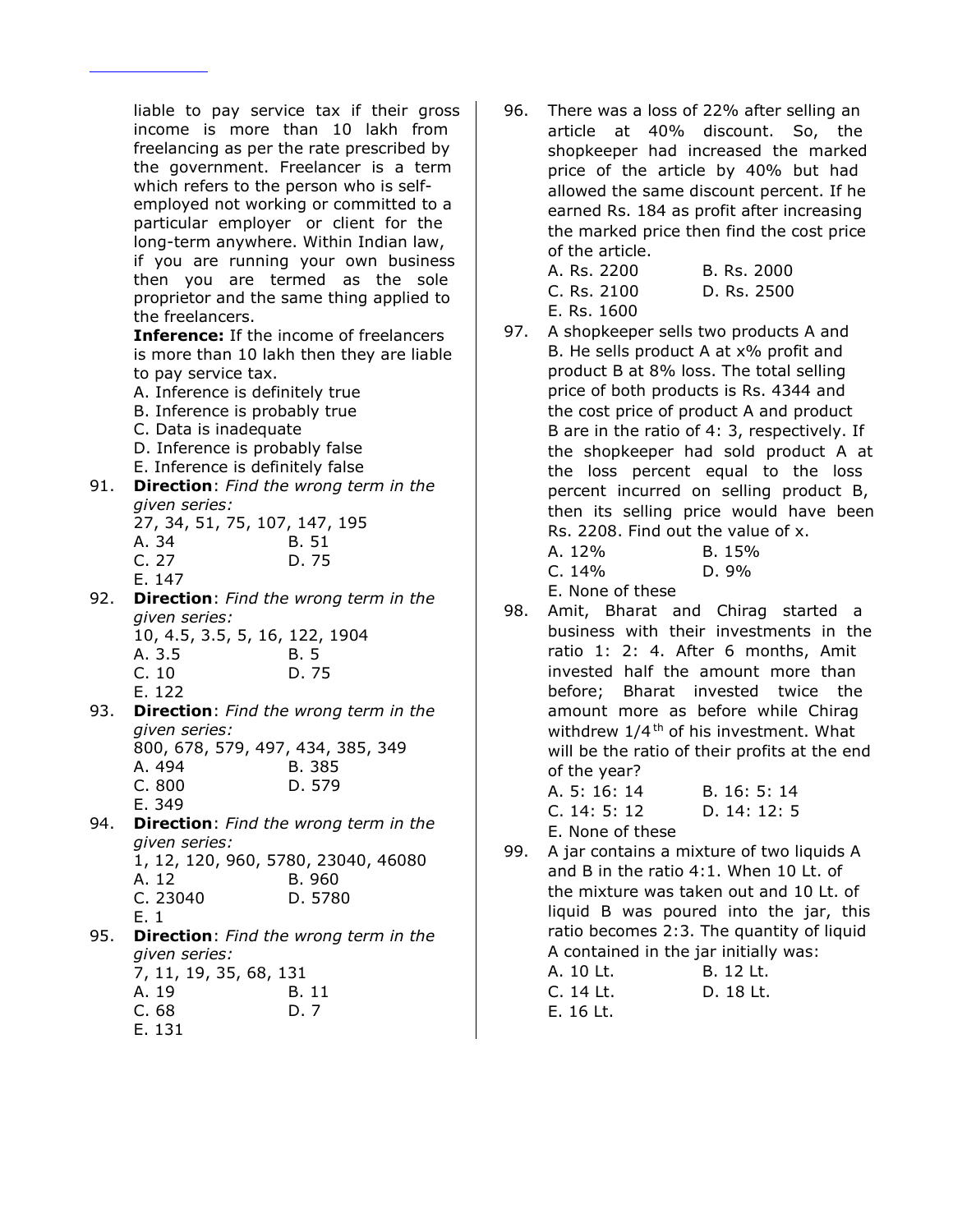100. Akash borrowed Rs 12000 from a bank at the rate of 6% for 8 years. After a certain period of time, the government introduced a scheme which reduced the interest rate by 3%. At the end of 8 years, Akash paid Rs 16680 in total then after how much time the government introduced the scheme?

| A. 6 | B. 5 |
|------|------|
| C.2  | D. 3 |

| E. None of these. |  |
|-------------------|--|

**Direction (101-105):** *Read the following information carefully and answer the Questions. The Tabular graph below shows data related to students in different Schools.*

|                         |      |       |     | School   Total student   Boy : Girl   Pass : Fail   % of students who got scholarship |
|-------------------------|------|-------|-----|---------------------------------------------------------------------------------------|
| P                       |      | 7.9   |     | 65                                                                                    |
| Q                       | 1500 |       | 8:7 |                                                                                       |
| $\overline{\mathbf{R}}$ |      | 4:5   |     | 60                                                                                    |
| s                       | 1800 |       | 5:4 |                                                                                       |
| т                       |      | 9:5   |     | 40                                                                                    |
| п                       | 1500 | 12:13 |     | 20                                                                                    |

101. If 25% of the boys in school U got scholarship, then find how many girls didn't receive scholarship?

| A. 624 | B. 660 |
|--------|--------|
| C. 760 | D. 550 |

E. None of these

102. 60% of the students who passed the exam in school Q are boys and percentage of girls who passed the exam is 80%, then find the number of boys in school Q?

| A. 1000 | B. 1120 |
|---------|---------|
| C. 1080 | D. 1100 |
| E. 950  |         |

103. If the difference between the Boys and Girls in school P is 180, then find how many Student in school P didn't get scholarship?

| A. 504 | B. 320 |
|--------|--------|
| C. 424 | D. 532 |
| E. 394 |        |

104. If the number of students who received scholarship in school R is 540 and 20% of the boys in school R received Scholarship then find how much percentage of girls received scholarship out of total girls in school R.  $A \quad AB$  B  $\Omega$ 

| A. 70 | D. 70 |
|-------|-------|
| C. 74 | D. 92 |

E. None of these

105. If 20% of the students who passed the examination in school S received Scholarship then find number girls who received scholarship if 120 boys from school S received scholarship?

| A. 85 | B. 92 |
|-------|-------|
| C. 86 | D. 78 |
| E. 80 |       |

106. **Direction**: *Given below are two quantities named I and II. Based on the given information, you have to determine the relation between the two quantities. You should use the given data and your knowledge of Mathematics to choose among the possible answers.*

**Quantity I:**  $2x^2 + 29x + 50 = 0$ 

**Quantity II:**  $3y^2 + 18y + 27 = 0$ 

- A. Quantity  $I >$  Quantity II
- B. Quantity  $I \ge$  Quantity II
- C. Quantity II > Quantity I
- D. Quantity II  $\geq$  Quantity I

E. Quantity  $I =$  Quantity II or Relation cannot be established

107. **Direction**: *Given below are two quantities named I and II. Based on the given information, you have to determine the relation between the two quantities. You should use the given data and your knowledge of Mathematics to choose among the possible answers.*

> **Quantity I**: Number of perfect cubes each of side 3mm that can be cut out of a solid cuboid of dimensions 3cm x 30cm x 30cm.

**Quantity II**: Number of perfect cuboids of dimensions 3mm x 30mm x 30mm that can be cut out of a cube of side 30cm.

- A. Quantity I < Quantity II
- B. Quantity  $I >$  Quantity II
- C. Quantity  $I =$  Quantity II
- D. No relation
- E. Data inadequate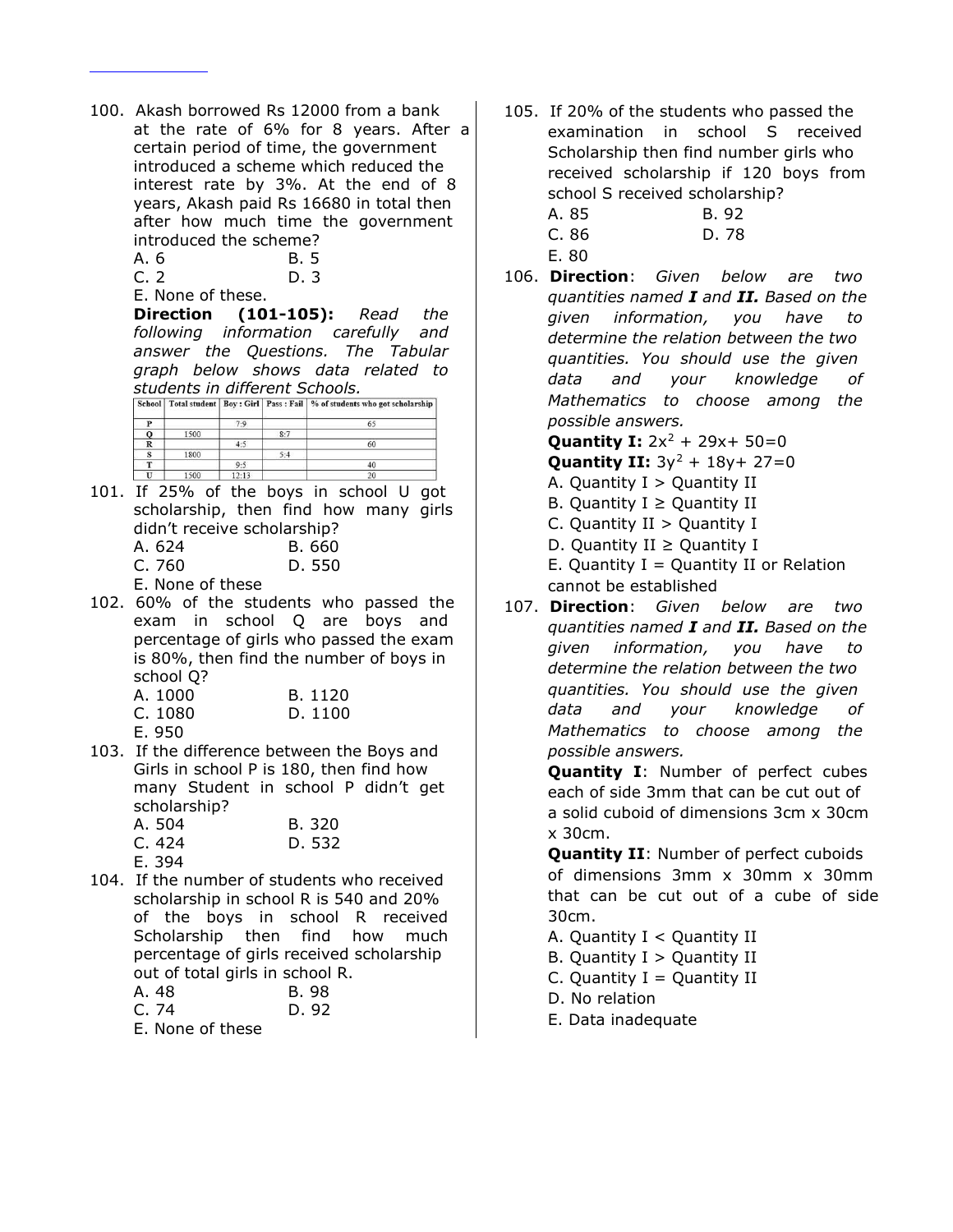108. **Direction**: *Given below are two quantities named I and II. Based on the given information, you have to determine the relation between the two quantities. You should use the given data and your knowledge of Mathematics to choose among the possible answers.*

> **Quantity I:** Ram invested a sum of Rs. 52, 000 in scheme offering compound interest at the rate of 10% per annum. Find the interest earned by him after 3 years.

**Quantity II:** Rahim invested Rs. 28, 750 in a scheme offering simple interest at the rate of 20% per annum. Find the interest earned by him after 3 years.

- A. Quantity  $I >$  Quantity II
- B. Quantity I < Quantity II
- C. Quantity  $I \geq$  Quantity II
- D. Quantity  $I \le$  Quantity II
- E. Quantity  $I =$  Quantity II or No relation
- 109. **Direction**: *Given below are two quantities named I and II. Based on the given information, you have to determine the relation between the two quantities. You should use the given data and your knowledge of Mathematics to choose among the possible answers.*

**Quantity I:** The present age of three business colleague, Sumit, Anil and Deepak is in proportion 5: 7: 8 respectively . Seven years ago, the sum of their ages was 79. Find the present age of Deepak in years.

**Quantity II:** A daughter's present age is three- fifth of the age of her mother. After seven years, she will be  $2/3<sup>d</sup>$  of the age of her mother. Find mother's present age in years.

- A. Quantity I > Quantity II
- B. Quantity  $I \geq$  Quantity II
- C. Quantity I < Quantity II
- D. Quantity  $I \le$  Quantity II

E. Quantity  $I =$  Quantity II or no relation.

110. **Direction**: *Given below are two quantities named I and II. Based on the given information, you have to determine the relation between the two quantities. You should use the given data and your knowledge of Mathematics to choose among the possible answers.*

> **Quantity I:** one day Sandeep on tour travels first 160 km at 64 km/hr and the next 160 km at 80 km/hr. The average speed of the tour is:

**Quantity II:** Sandeep went from Patna to Giridih with the speed of 60km/hr. and return back with the speed of 90km/hr. Find the average speed.

A. Quantity I > Quantity II

B. Quantity  $I \ge$  Quantity II

C. Quantity  $II >$  Quantity I D. Quantity II  $\geq$  Quantity I

E. Quantity  $I =$  Quantity II or Relation

cannot be established **Direction (111-115)**: *Given below is the description of the cost price of the per product, overhead expenditure and selling price of a product for the given years (in INR thousands). Read the following information carefully and answer the following questions.*



Note : SP for a product for the year 2015 needs to be calculated  $\# \# \#$  DONE $\# \# \#$ 

111. If in the year 2015 the company has the same profit margin which it had in the year 2013 then find the sale price of the year 2015.

| A. INR 682400 | B. INR 686400 |
|---------------|---------------|
| C. INR 681600 | D. INR 860000 |
| E. INR 850000 |               |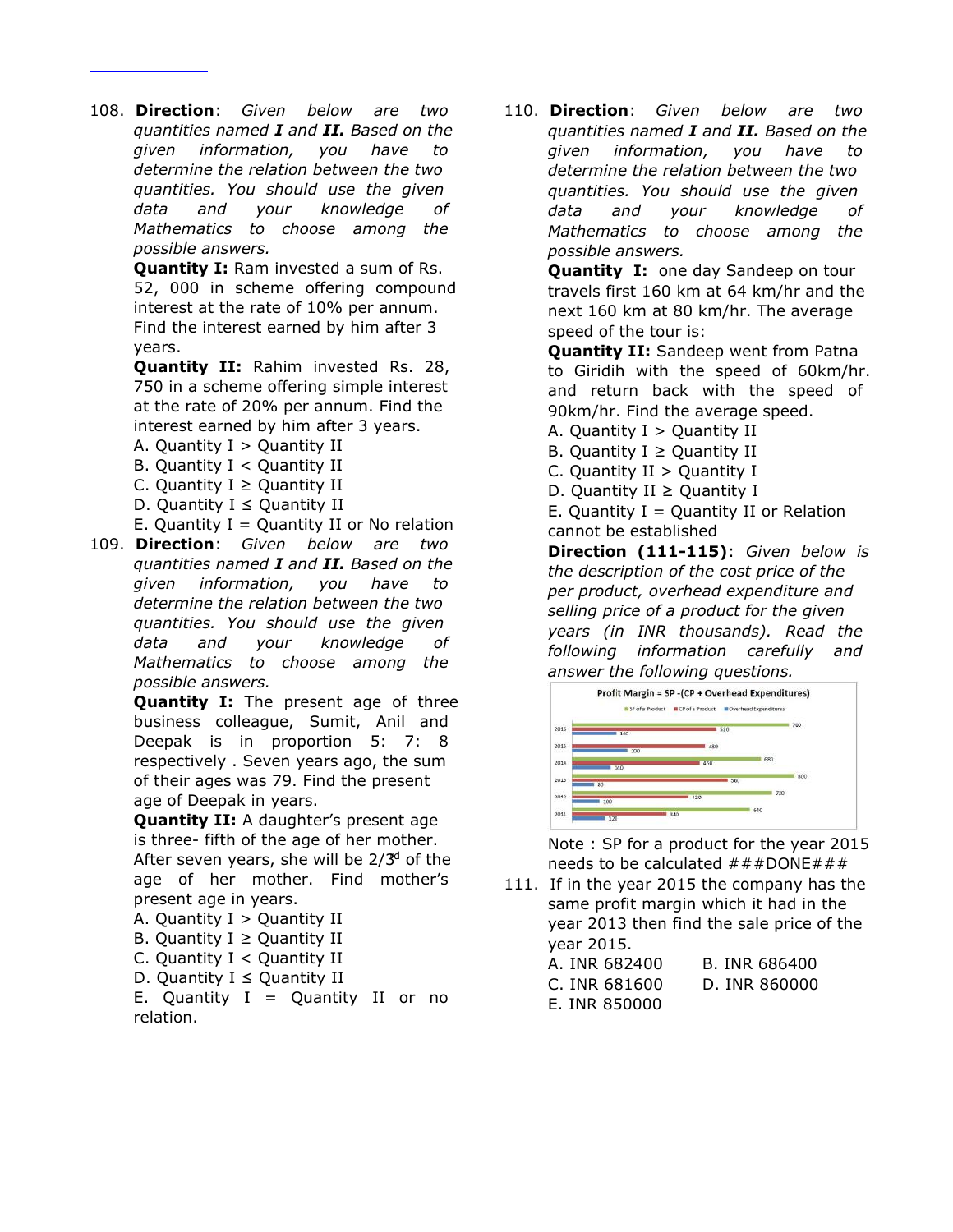- 112. In the year 2011, the company sells 15 products. Out of total revenue earned, the company donated 1/9<sup>th</sup> to charity. Find the amount given to charity. A. INR 3,00,000 B. INR 30,000 C. INR 5,00,000 D. INR 50,000 E. None of these
- 113. By what percentage is the profit earned by the company in the year 2012 is more/less than the profit earned in 2014? A. 50% more B. 50% less
	- C. 150% more D. 150% less
	- E. 250% more
- 114. If there is no overhead expenditure then in which year company had the lowest profit percentage?

| A. 2012 | B. 2013 |
|---------|---------|
| C. 2014 | D. 2015 |
| E. 2016 |         |

115. If in the year 2017, the overhead expenditure of the product increase by 45% of that of 2016 then the overhead expenditure of 2017 is what percentage more than the overhead expenditure of the year 2011?

A. 
$$
193\frac{1}{3}\%
$$
 B.  $33\frac{1}{3}\%$   
\nC.  $133\frac{1}{3}\%$  D.  $93\frac{1}{3}\%$ 

E. 48.27%

116. Alekh and Alia can together do a piece of work in 5 days which Alia and Aman together can do in 15 days. After Alekh has been working at it for 4 days and Alia for 5 days, Aman then takes up and completes the work alone in 4 days. In how many days can Alia do the work alone?

| A. 30 days | <b>B.</b> 45 days |
|------------|-------------------|
| C. 50 days | D. 25 days        |

- E. None of these
- 117. There are two circles of different radius such that radius of the smaller circle is three – sevens that of the larger circle. A square whose area equals 3969 sq cm has its side as thrice the radius of the larger circle. What is the approximate circumference of the smaller circle?

| A. 52 cm | B. 56 cm |
|----------|----------|
|          |          |

- C. 49 cm D. 65 cm
- E. 60 cm
- 118. A train Pawan express of length 380 m running with the speed of 108 km/h crosses a platform of certain length in 37 seconds. Another train, Toofan express of certain length running with a speed of 90 km/h crosses the platform in 42.6 seconds. What will be the time taken by both trains to cross each other if they run in opposite directions.

| A. 12 seconds | B. 10 seconds |
|---------------|---------------|
| C. 9 seconds  | D. 14 seconds |

- E. 13 seconds
- 119. Mithu bhai sells rasgulla at Rs. 15 per kg. A rasgulla is madeup of flour and sugar in the ratio of quantity 5 : 3. The ratio of price per kg of sugar and flour is 7 : 3. Thus, he earns 200/3 % profit. What is the cost price of sugar per kg ? A. Rs. 10/kg B. Rs. 9/kg C. Rs. 18/kg D. Rs. 14/kg
	- E. Rs. 12/kg
- 120. A mango and a orange cost s Rs. 200 & Rs. 100 respectively. If the price of mango and orange is increased by 20% and 25 % . If a person wants to buy 10 mangoes and 5 oranges then what is percentage change in the total amount spent by him after increase in the price.

A. 22 B. 25 C. 21 D. 26

E. None of these

- 121. Where is the headquarter of the Arab League?
	- A. Cairo, Egypt
	- B. Abu Dhabi, UAE
	- C. Riyadh, Saudi Arabia
	- D. Doha, Qatar
	- E. Muscat, Oman
- 122. Which of the following organ have the capacity to regenerate?
	- A. Liver B. Brain
	- C. Intestine D. Pancreas
		- E. None of the above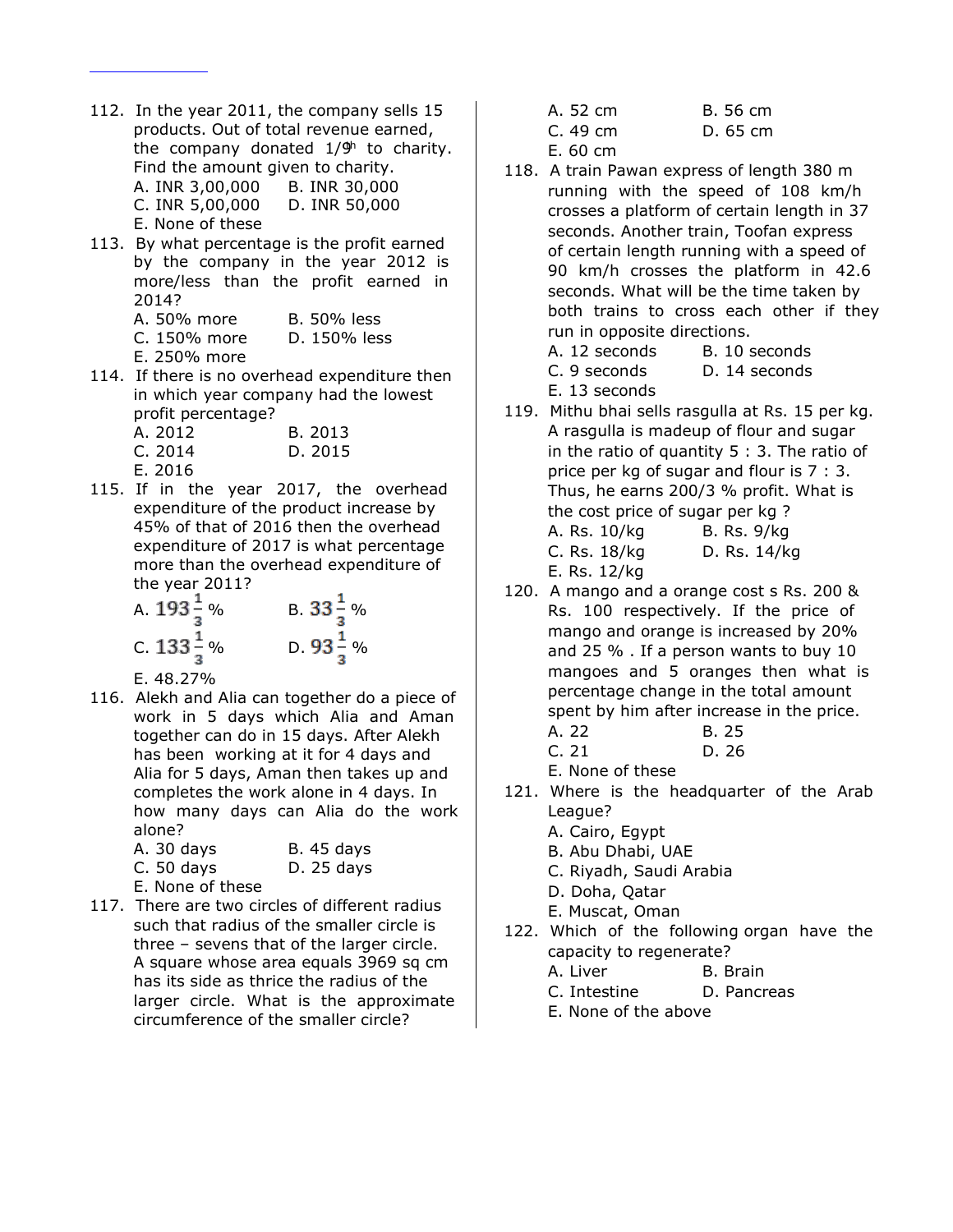- 123. Under the chairmanship of which of the following committees, it was recommended a five-pronged strategy Project 'SASHAKT' to deal with nonperforming assets in the country's banking system? A. E Sreedharan committee B. Rajesh Bindal committee C. Sunil Mehta committee D. Subhash chandra garg committee E. N gopalaswami committee 124. Vidyadhar Bhattacharya was the architect of which city? A. Pushkar B. Ajmer C. Jaipur D. Jodhpur E. Agra 125. Rohingya tribe belong to which country? A. Thailand B. Bangladesh C. Myanmar D. Afghanistan E. Pakistan 126. Kylian Mbappe is related to which sport? A. Cricket B. Basketball C. Football D. Badminton E. None of these 127. What is the Statutory Liquidity Ratio (SLR) at present? A. 20.25% B. 19.75% C. 19.25% D. 21.25% E. 19.50% 128. Which of the following countries is the global host nation for the 43rd edition of World Environment Day-2018 event? A. China B. USA C. India D. Iran E. Japan 129. The UN Micro, Small and Medium-sized Enterprises (MSME) Day is celebrated on  $\mathcal{L}=\mathcal{L}$ A. June 13 B. June 16 C. June 27 D. June 15 E. June 17 130. Which committee recommended the Reserve Bank of India (RBI) to set up Public Credit Registry (PCR) to check loan defaults? A. AK Bhuchar Committee B. B Venkatappaiah Committee C. Goiporia Committee D. L K Jha Committee
	- E. YM Deosthalee committee
- 131. Which Indian sportsperson has been named as the Sports Ambassador of Assam? A. Mary Kom B. Hima Das C. Dutee Chand D. Saina Nehwal
- E. Rahul Dravid 132. The Headquarter of The Asian Infrastructure Investment Bank (AIIB) is located in?
	- A. Beijing B. Shanghai C. Xinijiang D. Hong Kong E. Xian
- 133. In June 2018, the Reserve Bank of India conducted a Financial Literacy Week with the focus on creating banking awareness. Which of the following was the theme of the Financial Literacy Week?
	- A. 'Know Your Customer'
	- B. 'Customer Protection'
	- C. 'Know Your Bank'
	- D. 'Safe Banking'
	- E. Other than the given options
- 134. On August 6, 1945, the first nuclear bomb was dropped in which city? A. Hiroshima B. Tokyo C. Nagasaki D. Yakohama
	- E. Sendai
- 135. Where is the headquarters of INTERPOL? A. Paris B. London
	- C. Lyons D. Geneva
	- E. Rome
- 136. India and Russia have concluded price negotiations for the procurement of which missile?
	- A. S-300 B. S-400 C. Strela-3 D. S-125
	- E. UR-100
- 137. Which of the following bank listed as Best bank in the private sector? A. ICICI Bank B. Axis Bank
	- C. Yes Bank D. HDFC Bank
	-
	- E. Kotak Mahindra Bank
- 138. 'Jallikattu' is typically practised in the which Indian state as a part of Pongal celebrations?
	-
	- C. Tamilnadu D. Manipur
	- E. Assam
	- A. Kerala B. Andhra Pradesh
		-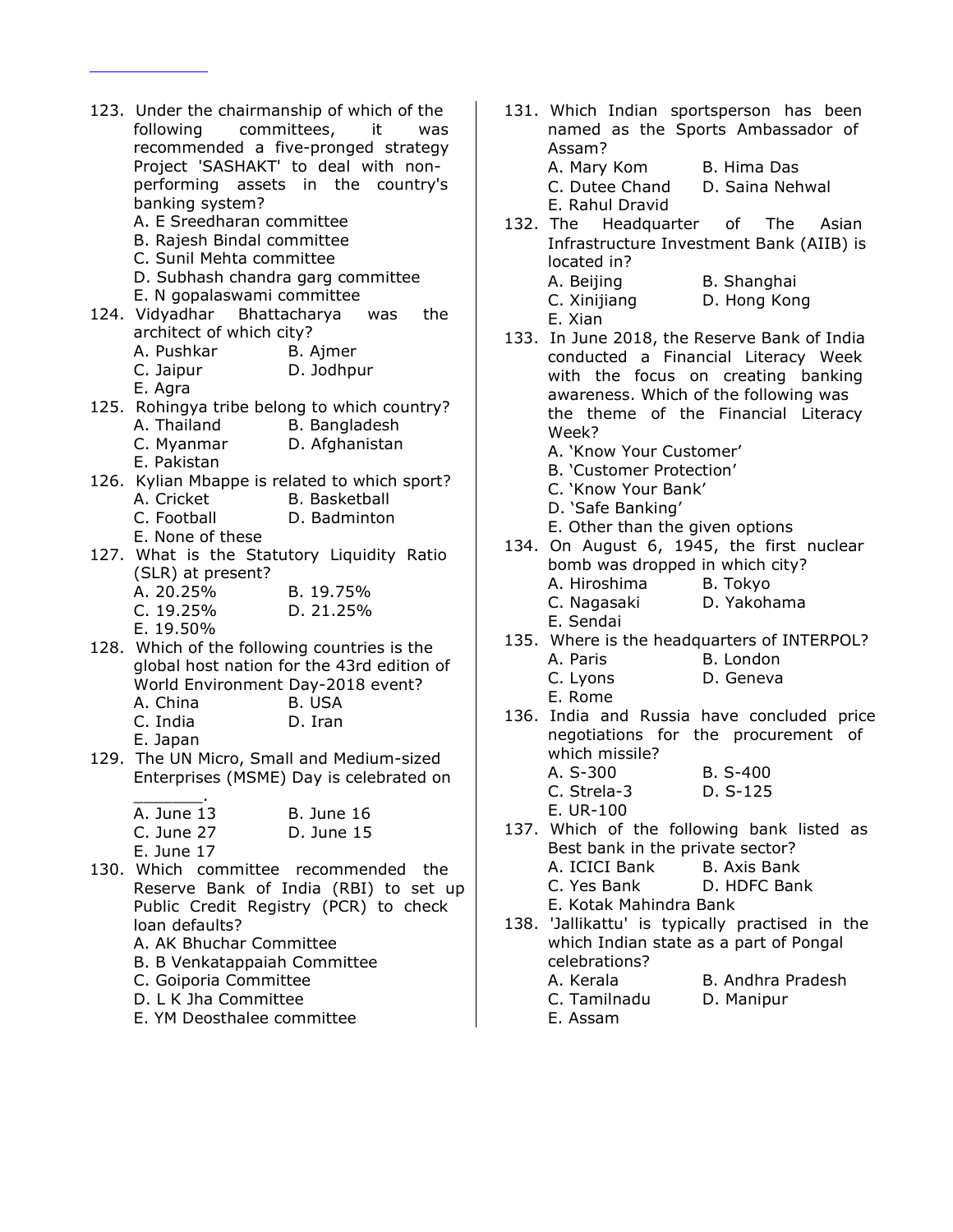- 139. Kishori amonkar died recently. He was associated with which of the following fields?
	- A. Classical Vocalist
	- B. Classical Dancer
	- C. Sports
	- D. Politician
	- E. Painter
- 140. Which engine has been developed and used by ISRO?
	- A. AI-01 B. GS-10
	- C. BE-21 D. CE-20
	- E. CD-2.0
- 141. "Banglore Tiger" book is based on which Indian IT company?
	- A. Infosys B. TCS
	- C. Wipro D. HCL
	- E. None of these
- 142. Which of the following personalities is known as "Metro Man"?
	- A. PV Chandran
	- B. Elattuvalapil Sreedharan
	- C. Tessy Thomas
	- D. Man Mohan Sharma
	- E. None of these
- 143. The Nobel Peace Prize was awarded to the International Campaign to Abolish Nuclear Weapons (ICAN) for drawing attention to the "catastrophic humanitarian consequences" of using nuclear weapons and for its efforts in a nuclear treaty. The headquarter of International Campaign to Abolish Nuclear Weapons (ICAN) is in \_\_\_\_\_\_.
	- A. Vienna, Austria
	- B. Rome, Italy
	- C. Geneva, Switzerland
	- D. Melbourne, Australia
	- E. Paris, France
- 144. What is the full form of CVV?
	- A. Credit Verification Value
	- B. Currency Verification Variable
	- C. Customer Verification Value
	- D. Card Verification Value
	- E. None of these
- 145. The initiative, 'Livelihood and Water Security' for the states of Haryana and Rajasthan is to be launched under the aegis of which of the following banks?
- A. Dena Bank B. HDFC Bank
- C. ICICI Bank D. YES Bank
- E. Kotak Mahindra Bank
- 146. Which of the following country is the last to join BRICS association in 2010? A. Indonesia B. Bangladesh
	- C. South Africa D. China
	- E. Argentina
- 147. National Payment Corporation of India (NPCI) was incorporated in the year 2005. The organisation was set up in the supervision of \_
	- A. State Bank of India
	- B. Reserve Bank of India
	- C. Insurance Regulatory and Development Authority of India
	- D. National Bank for Agriculture and Rural Development
	- E. Securities and Exchange Board of India
- 148. A new scheme by the name of 'RISE' was introduced in the budget 2017-18. RISE stands for \_\_\_.

A. Rejuvenating Intermediate and Small scale Enterprises

B. Renewing Institutional and Societal **Establishments** 

C. Revitalising Infrastructure and Systems in Education

D. Reforming Infrastructure and Systems in Evaluation

E. Relocating Internal and Sub divisional **Establishments** 

- 149. Corporation Bank is a public-sector banking company headquartered in
	- $\overline{\phantom{a}}$  . The set of  $\overline{\phantom{a}}$ A. Kolkata B. Mangalore
	- C. Chennai D. Bengaluru

E. Mumbai

- 150. Who has been appointed as the first CFO of the Reserve Bank of India?
	- A. Sudha Balakrishnan
	- B. M.K. Jain
	- C. Amitabh Kant
	- D. H R Khan
	- E. S.S. Mundra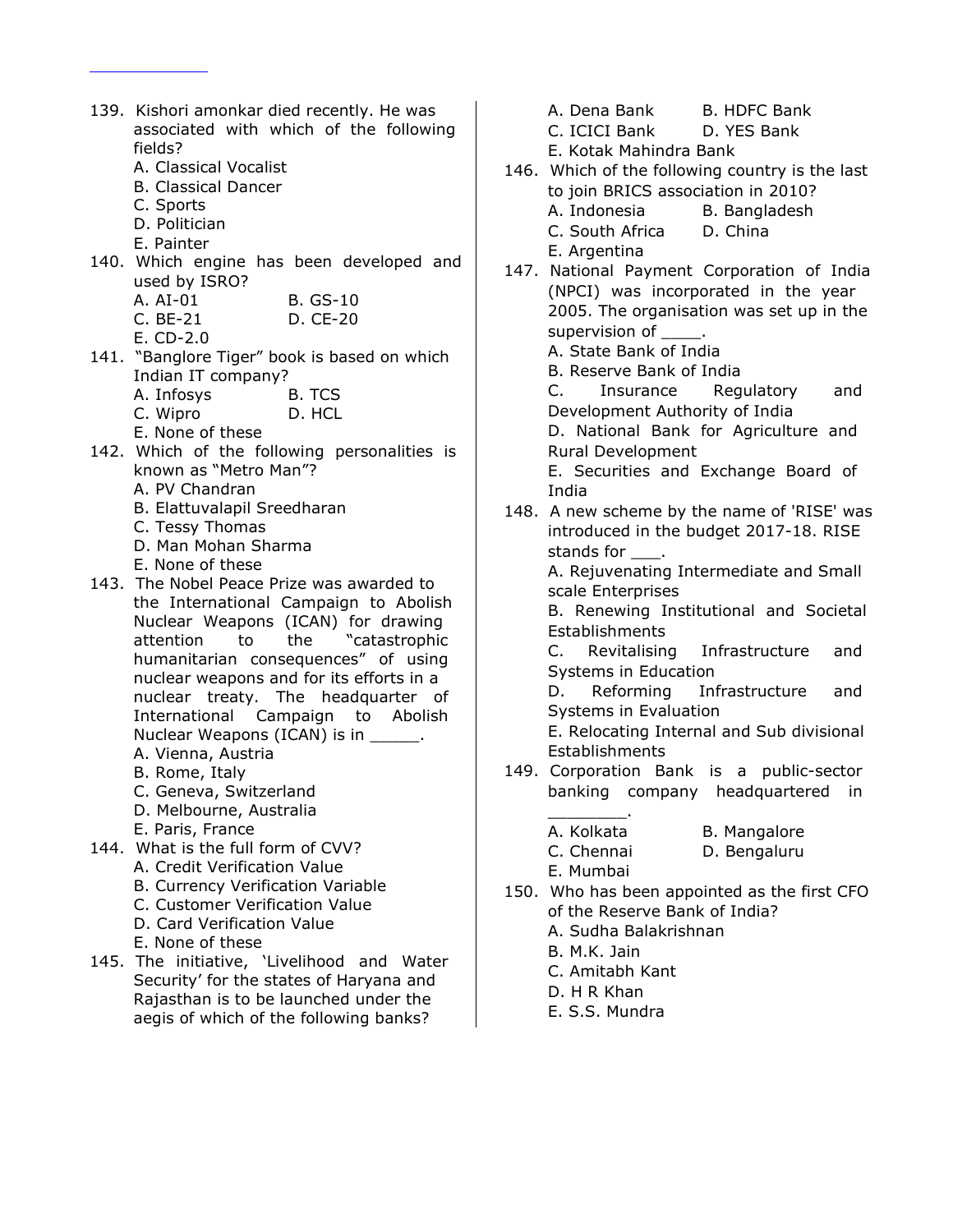- 151. Who is the current President of South Korea? A. Roh Tae-woo
	- B. Tshering Tobgay
	- C. Moon Jae-in
	- D. Park Geun-hye
	- E. Sangay Ngedup
- 152. In which one of the following States, Patratu Thermal Power Plant is proposed to be set up?
	- A. Madhya Pradesh
	- B. Bihar
	- C. Jharkhand
	- D. West Bengal
	- E. Kerala
- 153. Which one of the following is the official mascot of Tokyo 2020 Olympic Games?
	- A. Soohorang
	- B. Vinicius de Moraes
	- C. The Hare, the Polar Bear and the Leopard
	- D. Miraitowa
	- E. Bandabi
- 154. Where is the headquarters of Asian Development Bank (ADB) located?
	- A. Berlin, China
	- B. Tokyo, Japan
	- C. Moscow, Russia
	- D. Shenzhen, China
	- E. Mandaluyong, Philippines
- 155. What is the minimum amount required to open an account under Sukanya Samriddhi Yojana (SSY)?
	- A. Rs 550 B. Rs. 450
	- C. Rs. 750 D. Rs. 250
	- E. Rs. 1000
- 156. Prime Minister Narendra Modi inaugurated India's longest rail-road bridge Bogibeel Bridge in which state?
	- A. Tripura
	- B. Sikkim
	- C. Assam
	- D. Arunachal Pradesh
	- E. Manipur
- 157. "Rani ki vav" is an intricately constructed stepwell situated in \_\_\_\_\_.
	- A. Madhya Pradesh
	- B. Bihar
	- C. Gujarat
	- D. Uttar Pradesh
	- E. West Bengal
- 158. The headquarter of Organisation for Economic Cooperation and Development (OECD) is in  $\overline{\phantom{a}}$ A. London, UK B. Vienna, Austria C. Paris, France D. Beijing, China E. Rome, Italy 159. Where is Nokrek national park situated? A. Odisha B. Gujarat C. Rajasthan D. Meghalaya E. Assam 160. What is the name of country whose capital is Lusaka? A. Yemen B. Uganda C. Zambia D. Somalia E. None of these 161. Which of the following indirect taxes are not subsumed under GST ? A. Service tax B. Octroi C. VAT D. Stamp duty E. Luxury tax 162. Which city of India has recently been declared as the cleanest city as per the Swachh Bharat Survey? A. Bhopal B. Surat C. Indore D. Vadodara E. Jaipur 163. Recently UNESCO accorded India's first world heritage City to which of the following cities in India? A. Chennai B. Varanasi C. Hyderabad D. Agra E. Ahmedabad 164. The Salar Jung Museum is an art museum is located in \_\_\_\_. A. Telangana B. Tamil Nadu C. West Bengal D. Bihar E. Madhya Pradesh 165. In May 2018, India dragged the US to
- the World Trade Organisation's dispute settlement mechanism over the imposition of import duties on \_\_\_\_\_. A. crude oil
	- B. steel & aluminium
	- C. automobiles
	- D. electronics product
	- E. machinery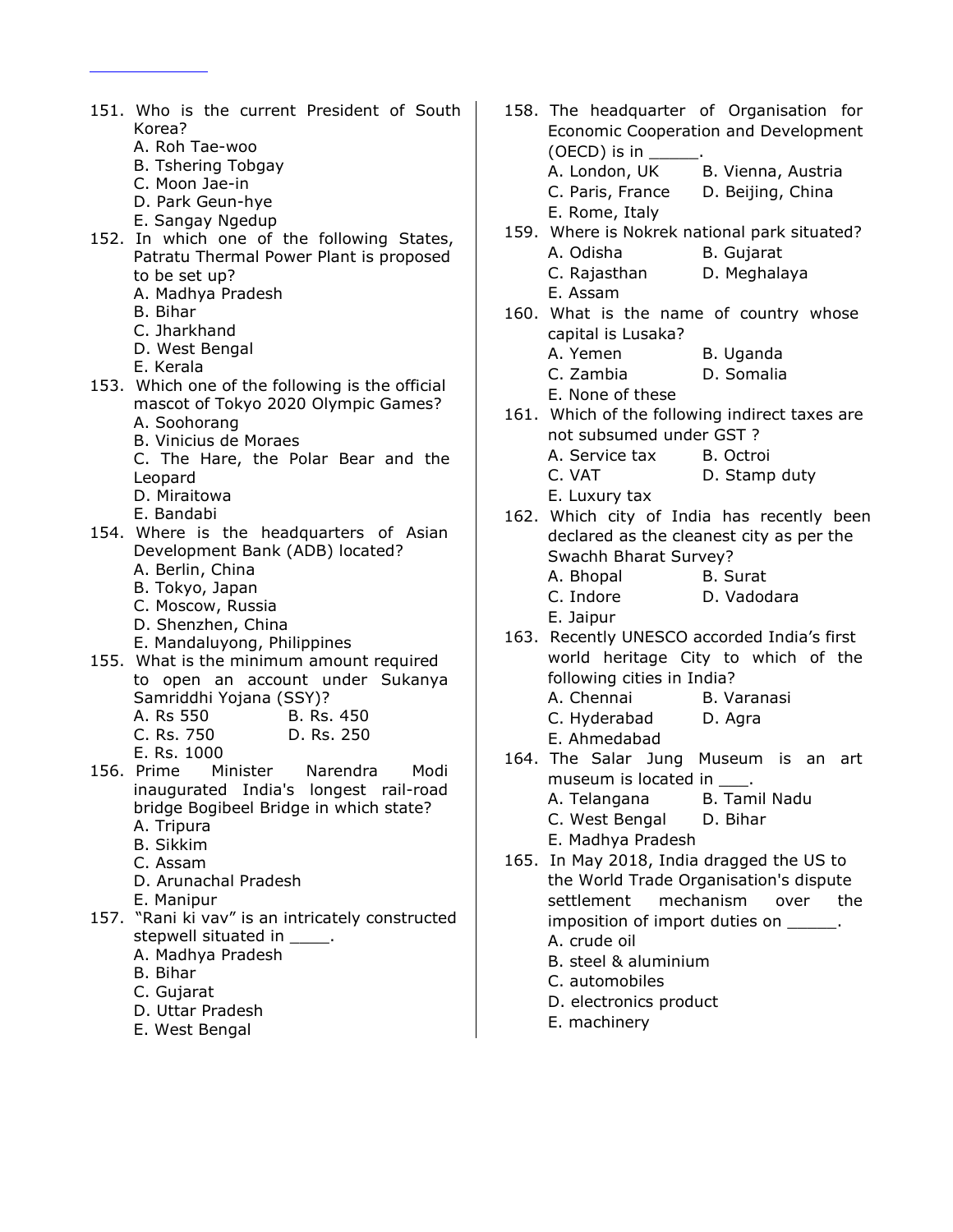- 166. The Union Minister 'Harsh Vardhan' has launched a first-ever Industry-Academia mission 'National Biopharma Mission'. What is the objective of the 'National Biopharma Mission'? A. to accelerate biopharmaceutical development in India B. to understand the potential of wind energy in different parts of India. C. to promote bamboo production and the manufacturing of items D. to develop rural areas by providing economic, social and physical infrastructure facilities E. None of these 167. What is the maximum insurance cover per family under Ayushman Bharat National Health Protection Mission? A. Rs. 1 lakh B. Rs. 3 lakh C. Rs. 2 lakh D. Rs. 5 lakh E. Rs. 4 lakh 168. Sai Praneeth is associated with which of the following sport? A. Hockey B. Badminton C. Chess D. Boxing E. Football 169. India had signed an Open Skies agreement with which country which will allow designated airlines of both signatory countries to operate freely? A. Singapore B. Russia C. France D. Japan E. Germany 170. Pitch Black Exercise is an air exercise between A. India and Japan B. India and France C. India and Nepal D. India and USA E. India and Australia 171. Recently, Prime Minister Narendra Modi has inaugurated the first ever All India Institute of Ayurveda (AIIA). It is being set at which of the following city? A. Ahmadabad B. New Delhi
	- C. Madhya Pradesh
	- D. Himachal Pradesh
	- E. None of these
- 172. The first woman to conquer Mount Everest twice is A. Santosh Yadav B. Suma Shirur
	- C. Surja Lata Devi
	- D. Jyoti Randhawa
	- E. Premlata Agarwal
- 173. Shanghai Cooperation Organisation (SCO) summit 2018 was held in \_\_\_\_.
	- A. Astana, Kazakhstan
	- B. Qingdao, China
	- C. Chelyabinsk, Russia
	- D. Xiamen, China
	- E. Bishkek, Kyrgyzstan
- 174. Which bank launched 'Social Pay' for NRIs?
	- A. ICICI Bank B. Doha Bank
	- C. Axis Bank D. HDFC bank
	- E. None of the above
- 175. Which of the following section of the Negotiable Instrument Act, 1881 was amended to include the definition of an electronic cheque and that of a truncated cheque?
	- A. 7 B. 8 C. 2 D. 5
	- E. 6
- 176. As per the Public Affairs Index (PAI) for 2018, which state has topped in the list of best-governed large states in India?
	- A. Punjab B. Tamil Nadu
	- C. Uttar Pradesh D. Kerala
	- E. Karnataka
- 177. What do you understand by Marginal Standing Facility?

A. Rate of interest which is levied on Short-Term loans taken by commercial banks from RBI.

B. Rate at which commercial banks charge on their surplus funds with RBI. C. The amount a commercial bank needs to maintain in the form of cash, or gold or government approved securities (Bonds) before providing credit to its customers.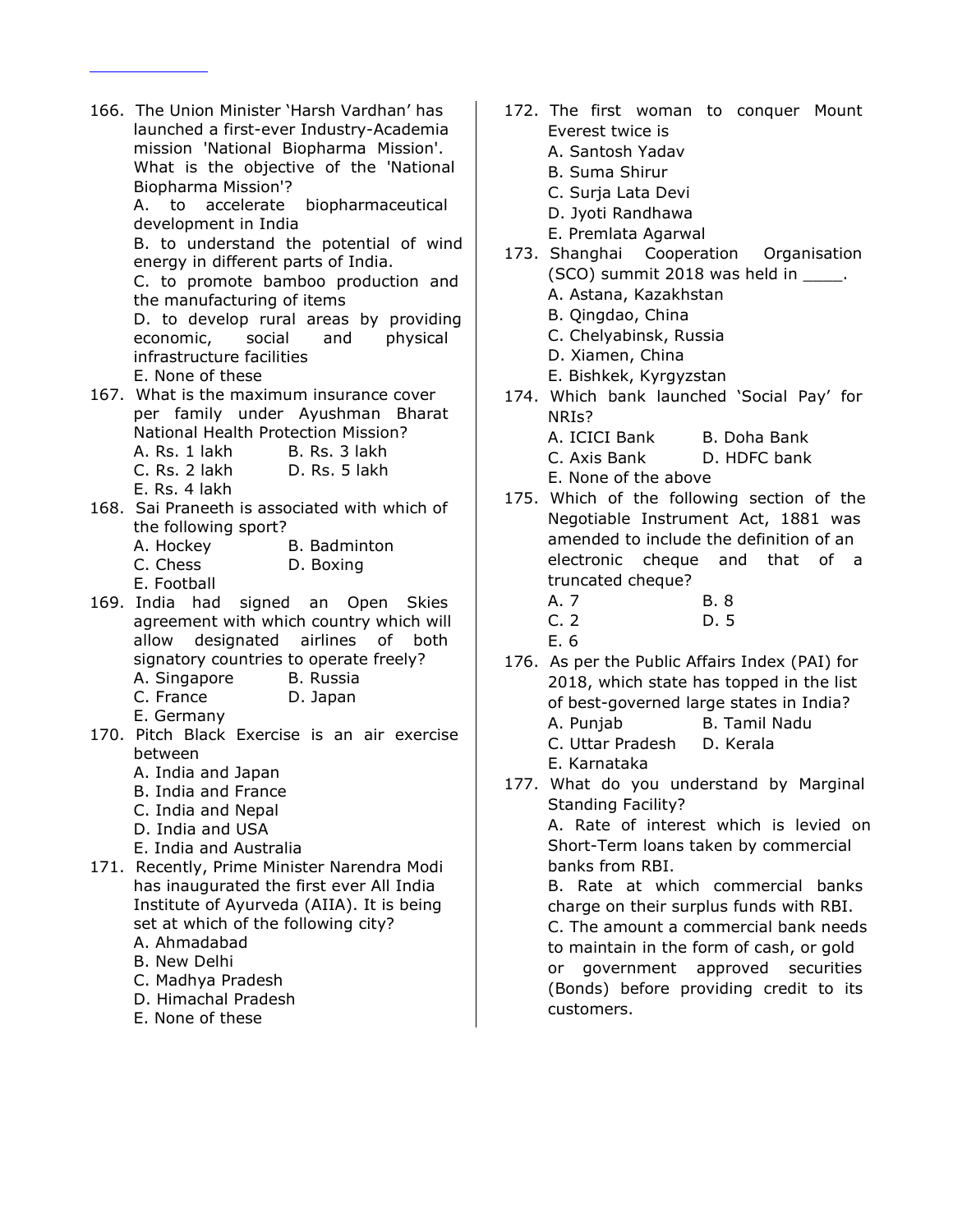D. It is defined in Sec 49 of RBI Act 1934 as the 'standard rate at which RBI is prepared to buy or rediscount bills of exchange or other commercial papers eligible for purchase under this act'. E. Marginal standing facility (MSF) is a window for banks to borrow from the Reserve Bank of India in an emergency situation when inter-bank liquidity dries up completely.

- 178. Commerce Min approves 15 projects for infrastructure under TIES. TIES is related to which of the following fields? A. MSME B. Export
	- C. Agriculture D. Industry
	- E. Education
- 179. When a group of lenders fund various portions of a loan to a single borrower, it is called
	- A. Subsidized loan
	- B. Commercial loans
	- C. Syndicated Loan
	- D. Retail trade loans
	- E. Bridge Loan
- 180. The Ramon Magsaysay Award 2018 winner were Sonam Wangchuk and .
	- A. Youk Chhang
	- B. Barry Barish
	- C. Bharat Vatwani
	- D. Vaishali Dev
	- E. Howard Dee
- 181. Which of the following committees has been constituted to suggest laws against mob lynching and violence? A. AK Bhuchar Committee
	- B. B Venkatappaiah Committee
	- C. Rajiv Gauba Committee
	- D. L K Jha Committee
	- E. YM Deosthalee committee
- 182. Fugitive Economic Offenders Bill, 2018 will empower authorities to attach and confiscate properties and assets of economic offenders. For which of the following amounts is the term 'fugitive offender' applicable in the domestic territory of India? A. Rs. 500 crores
	- B. Rs. 1000 crores
	- C. Rs. 100 crores
	- D. Rs. 200 crores
	- E. Rs. 5000 crores
- 183. Who is the author of the book 'Why I Am a Hindu'?
	- A. Shashi Tharoor
	- B. Renuka Chowdhury
	- C. Kapil Sibal
	- D. Praful Patel
	- E. None of these
- 184. A banking outlet which does not provide delivery of service for a minimum of per day and for at least 5 days a week will be considered a 'Parttime Banking Outlet'.
	- A. two hours a day
	- B. five hours a day
	- C. three hours a day
	- D. four hours a day
	- E. six hours a day
- 185. Section 22 of Banking Regulations Act, 1949 deals with A. Prohibits a banking company from creating a charge upon any unpaid

capital of the company

B. Contains a system of licensing of banks by the RBI

C. Provides that the subscribed capital of a banking company should not be less than one-half of its authorised capital D. to allow Banks to open branches E. None of the above

- 186. Payment banks are not allowed to
	- 1) Give loans
	- 2) Issue credit cards
	- 3) Accept Deposit
	- A. 1 only B. 2 only
	- C. Both 1 and 2 D. 1, 2 and 3
	- E. None of these
- 187. The Prime Minister Narendra Modi inaugurated the Bansagar canal project in which state?
	- A. Madhya Pradesh
	- B. Bihar
	- C. Uttar Pradesh
	- D. Rajasthan
	- E. Uttarakhand
- 188. RBI controls inflation by increasing Repo rate. What is the current Repo Rate at present?

| A. 5.50%   | $B. 6.0\%$  |
|------------|-------------|
| C.6.25%    | D. $6.50\%$ |
| E. $6.75%$ |             |